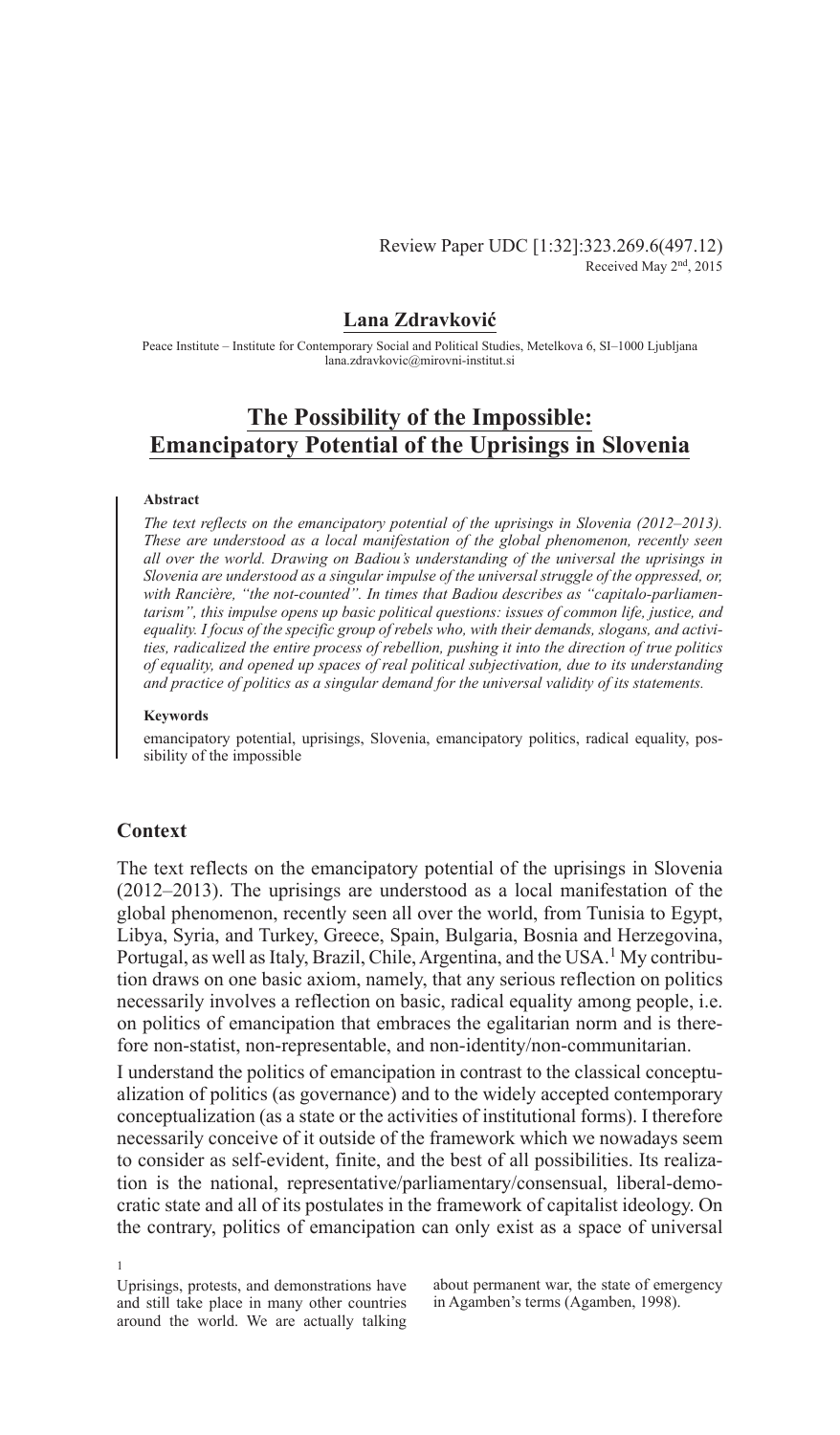thought, in processes of proclamation, declaration, and realization. Thought is universal when it addresses all, when it embraces all and anyone, and is realized in this address as power, as an act. I therefore understand politics of emancipation as an active thought-practice proclaimed and executed at the same time by its protagonist, activist, militant. It follows from the universal thought which dissolves all differences, rendering them irrelevant to the thought process. As emphasized by St. Paul, the most famous anti-philosopher, activist and apostle: "Truth is either militant or it is not!" (Badiou, 2003:88)2

Drawing on Badiou's understanding of the universal "as a singularity that is subtracted from identitarian predicates; although obviously it proceeds via those predicates" (Badiou, 2004) I understand the uprisings in Slovenia as a singular impulse of the universal struggle of the oppressed, or, with Rancière, "the not-counted". In times that Badiou describes as "capitalo-parliamentarism" (Badiou, 2008:239), this impulse opens up basic political questions: issues of common life, justice, and equality. My aim is to outline and emphasize the aspects of the uprisings that signified true politics: an incessant verification of the axiom of equality that always counters the unjust, or, with Rancière, the "police count" of parts of the whole. True politics is established by those "excluded", the "part without a part" that declares its equality to all other parts of the entire community, thereby revealing the "scandal of politics", the fact that, in its core, politics is grounded in the absence of any *arche*. I shall therefore focus on the not particularly frequent, yet invaluable moments when true politics emerged, "breaks with the tangible configuration whereby parties and parts or lack of them are defined by a presupposition that, by definition, has no place in that configuration – that of the part of those who have no part" (Rancière, 1999: 28–29), thereby demonstrating that

"… political activity is whatever shifts a body from the place assigned to it or changes a place's destination. It makes visible what had no business being seen, and makes heard a discourse where once there was only place for noise; it makes understood as discourse what was once only heard as noise" (ibid.: 29).

I am drawing on Rancière's conviction that true politics begins at the very moment when those who "do not have time" to do anything other than that prescribed by the normative police order, "take that time that they have not in order to make themselves visible as sharing in a common world and prove that their mouth indeed emits common speech instead of merely voicing pleasure or pain" (Rancière, 2004a: 3).

# **How it began**

The uprisings in Slovenia erupted in October 2012 in post-industrial Maribor, which was left impoverished after the processes of transition. They were triggered by a request that the corrupted mayor resign ("He is done for!/ Gotov je!"), and swiftly spread throughout Slovenia, to go more or less uninterruptedly for over a year in over 20 towns.<sup>3</sup> Using the specific local dialects, all towns told their "local sheriffs" that they were "done for". In fact, this was a rebellion against the social elites' brutal, systemic, structural destruction of the commons (healthcare, education, social care, culture and the arts, public space, nature, etc.). Positioning the interests of the capital over those of the people, the elites first created a "crisis", and then used it as an "objective circumstance" that justified further exploitation (austerity measures, buckling up, cuts). The exceptionality of the uprisings lies in the fact that they started *spontaneously* (they were an act of civil disobedience, were rebellious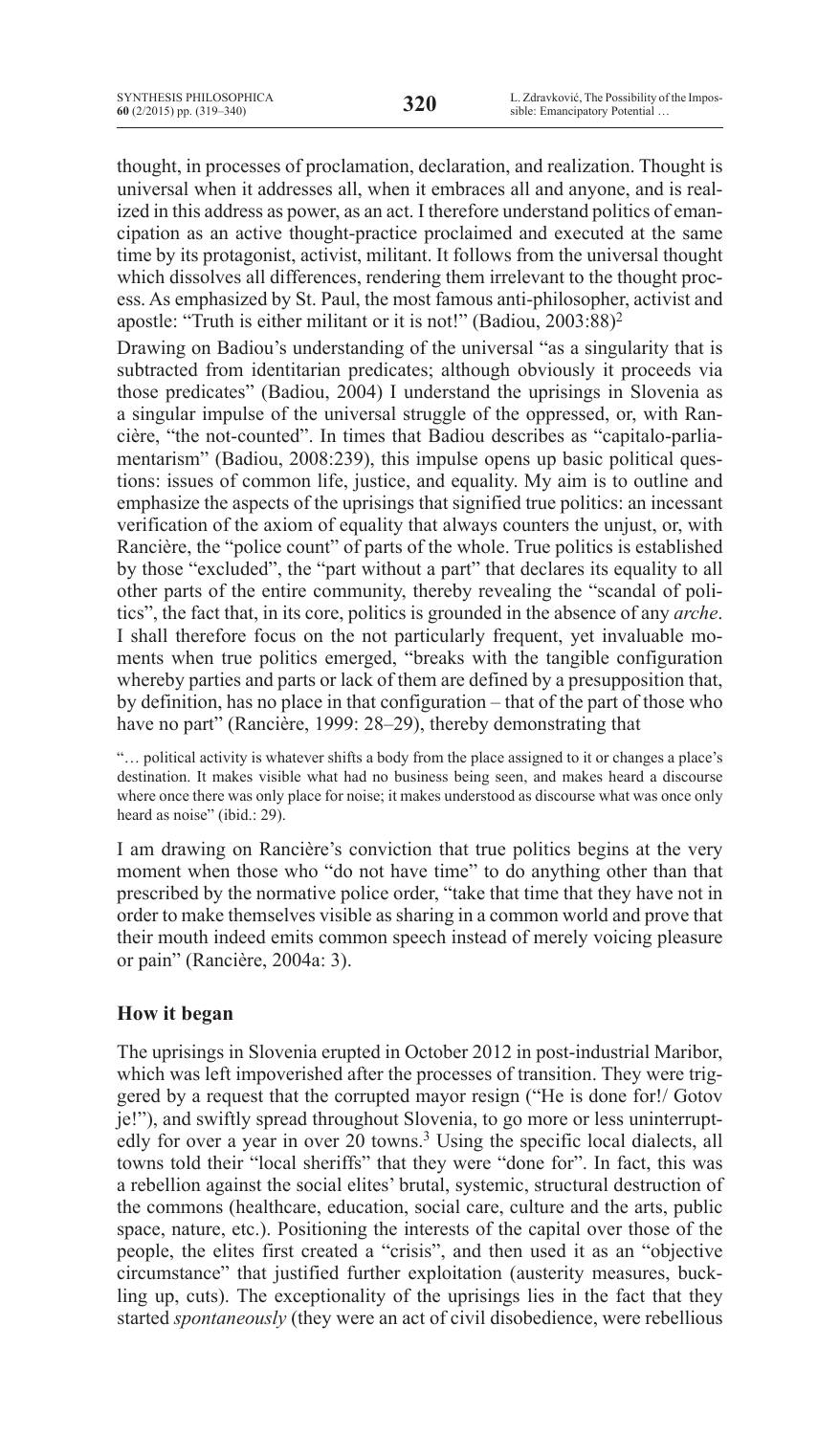in character, were not announced to the authorities), were *non-hierarchical* (not organized from above, by any kind of leaders, political parties or institutions of civil society, NGOs or trade unions, but from below, by numerous people, with the bulk of organization going on via social media or directly, at coordination meetings), *non-identity* or *non-communitarian* (they did not represent particular interests of certain identity/community oriented groups of people, but the interests of all and anyone; the age, professional, and interest structure of the protesters was very varied). This changed over time as many institutions, initiatives, collectives and individuals got the wish to rule over, govern, and orient the potential of the uprisings to the fulfilment of their own goals. However, this text follows the activities of those political realities that managed to uphold the emancipatory potential of the uprisings.

Clearly, the uprisings did not engage the entire population of Slovenia. It is also clear that the "rebels" were not a homogenous whole. The process was co-authored by many, sometimes even internally conflicting agendas, advanced by individuals, groups, initiatives and associations. It involved conservative endeavours that saw the uprisings as an opportunity to consolidate their dominant position, as well as reformist ones that saw the uprisings as an opportunity to occupy the dominant position, and truly emancipatory ones, striving for radical – and not simply cosmetic – change of the extant political system that only represents the interests of the capital, albeit under the guise of parliamentary democracy. This third group of rebels – whose demands, slogans, and activities are of particular interest to this text – radicalized the entire process of rebellion, pushing it into the direction of true politics of equality and opened up spaces of real political subjectivation. It was enabled to do so due to its understanding and practice of politics as a singular demand for the universal validity of its statements.

Initiatives most loyal to this approach were mostly guided by anarchist thoughtpractice.4 I am referring to the October 29 Movement (Gibanje 29. oktober) in

### 2

I use the term 'militant' to describe a radical attitude that persists in proclaiming the necessity of realizing the possibilities of radical equality of anyone with anyone, and hence to describe the ultimate emancipatory gesture of thought-practice.

#### 3

The uprisings did not emerge overnight. They were an organic continuation and deepening of the incessant anticapitalist struggle that proceeds in various ways on a global and local level, and has its emancipatory history in Slovenia as well, referring to the activities of autonomous, antifascist, anarchist, worker, migrant, and social collectives, initiatives, and spaces. In October 2011, Slovenia saw a manifestation under the slogan "We will not pay for your crisis!", which was part of worldwide demonstrations that took place in nearly 80 countries around the world on that day (on all five continents). The manifestation was the people's reaction to the increasingly brutal violence of financial capitalism, an issue that triggered further inquiries into the problems of representational liberal democracy and the state as we know it. Those

demonstrations were inspired and encouraged by the precedent years of protests and general strikes in Greece, the revolutionary impulses in Spain, the "Arab Spring", and attempts to occupy the New York stock market that led to camping in Zuccotti park, and demonstrations and upheavals in other American capitalist fortresses, under the slogan "We are the 99%!" that quickly spread around the world. The newly established #15o (2011–2012) movement's several months of camping outside of the Ljubljana stock market may therefore be considered as "a rehearsal" for the vigorous protests of 2012–2013, a rehearsal that greatly expanded the sphere of the "possibilities of the impossible".

4

Contemporary anarchism encompasses many fractions and directions, but all of them share one conviction: anarchism as theory and as a movement has, for centuries, strived for just, egalitarian, solidarity driven society and "today, anarchism is not only the most revolutionary current, it is, for the first time in history, the only revolutionary current left" (Vodovnik, 2011: 9).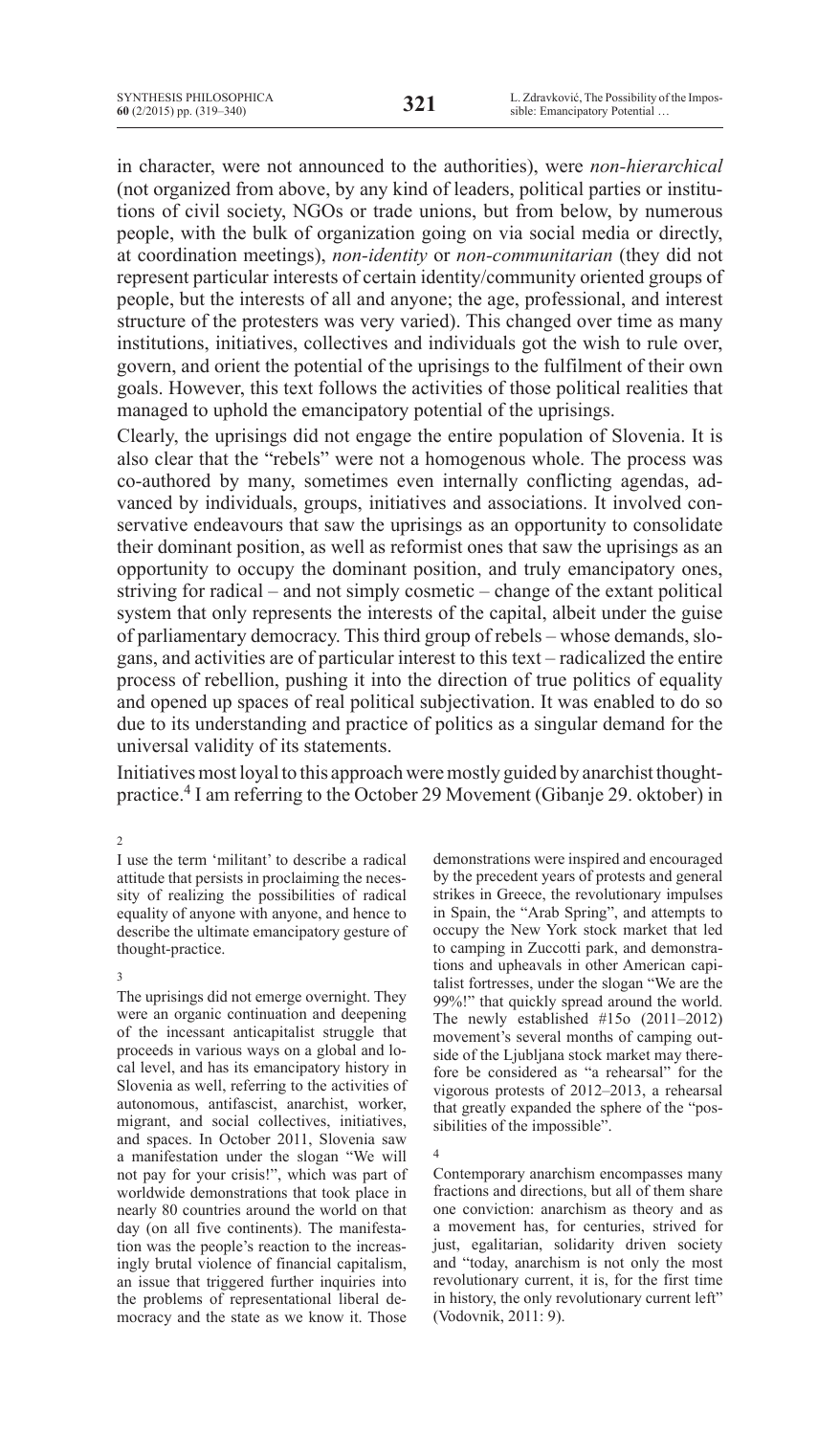Maribor, anarchist groups in various towns, organized into the Federation for Anarchist Organization (Federacija za anarhistično organiziranje),<sup>5</sup> and the Anticapitalist Bloc (Antikapitalistični blok – AKB) in Ljubljana, an informal fluid platform that emerged out of the need for coordination, self-organization, and self-defence during the uprisings. AKB embraced a heterogeneous array of collectives, initiatives, and individuals.<sup>6</sup> They were not subordinated to universal subjectivity, but they mobilize themselves upon universal questions and problems. All of the abovementioned initiatives shared a critical stance toward capitalism that generates and sustains a permanent state of emergency/war that articulates globalization today ("Against the dictatorship of capitalism!"). In brief, their understanding of politics may be outlined with reference to three axes: a non-statist conceptualization of politics, i.e. rejection of the relevance of statist or institutionalized forms of politics; a non-representational understanding of politics, i.e. a mistrust toward representational entities such as political parties, trade unions, and NGOs ("No one represents us!"); a non-identity/non-communitarian understanding of politics, i.e. opposition against centralist, particularistic, and conservative aspirations in the name of a certain identity or community. In terms of the question of mobilizing the protesters, this potential was evident in attempts at self-organization on the streets and in everyday activities (such as: organization of upriser and district assemblies, implementing direct democracy and direct action, collaboration on the basis of solidarity, production of new common knowledge, analyses, and ideas), which led to a re-discovery of common power beyond the constraints of extant institutions, structures, and protocols, which tend to act by the "fear of the masses"7 principle. In terms of ideology, this potential was expressed as loyalty to the classical emancipatory ideals of freedom and equality. Their basic guideline was the assumption of equality of anyone to anyone else, wherein politics emerges as a declaration of "the possibility of the impossible", as eternal persistence at the point of the impossible. This means believing that every "impossible" is actually just a materialization of a previously unnoticed, universally valid possibility and a negation of the selfevidence that the "managers of the only thing possible" legitimate themselves with (Rancière, 1999: 133).

In line with expectations, the frightened ruling structure confronted this structure of the rebellion with vigorous resistance. Today, truly emancipatory ideas are usually seen either as impossible or as dangerous, so those who persistently advocate them are mostly treated either as utopians or as criminals.

# **Non-statist understanding of politics**

The most emancipatory segment of the uprisings revolted against the state in its nation-state variation, which calls itself democratic, but aims at preserving capitalism. As such, it is first and foremost a place of power, and not of true equality. This premise had certain practical implications. Firstly, the protesters insisted on not registering the demonstrations, defending the conviction that everyone has a right to express their political will directly, without special permission of the state (which usually also involves a fee on using space that is otherwise public/common, and individualizes responsibility in favour of more efficient discipline and penalization). Furthermore, there was an incentive encouraging creative and autonomous demonstrations, resorting to civil disobedience, i.e. to unpredictable direct interventions (such as occupations of banks or state institutions and interrupting their activities, occupation of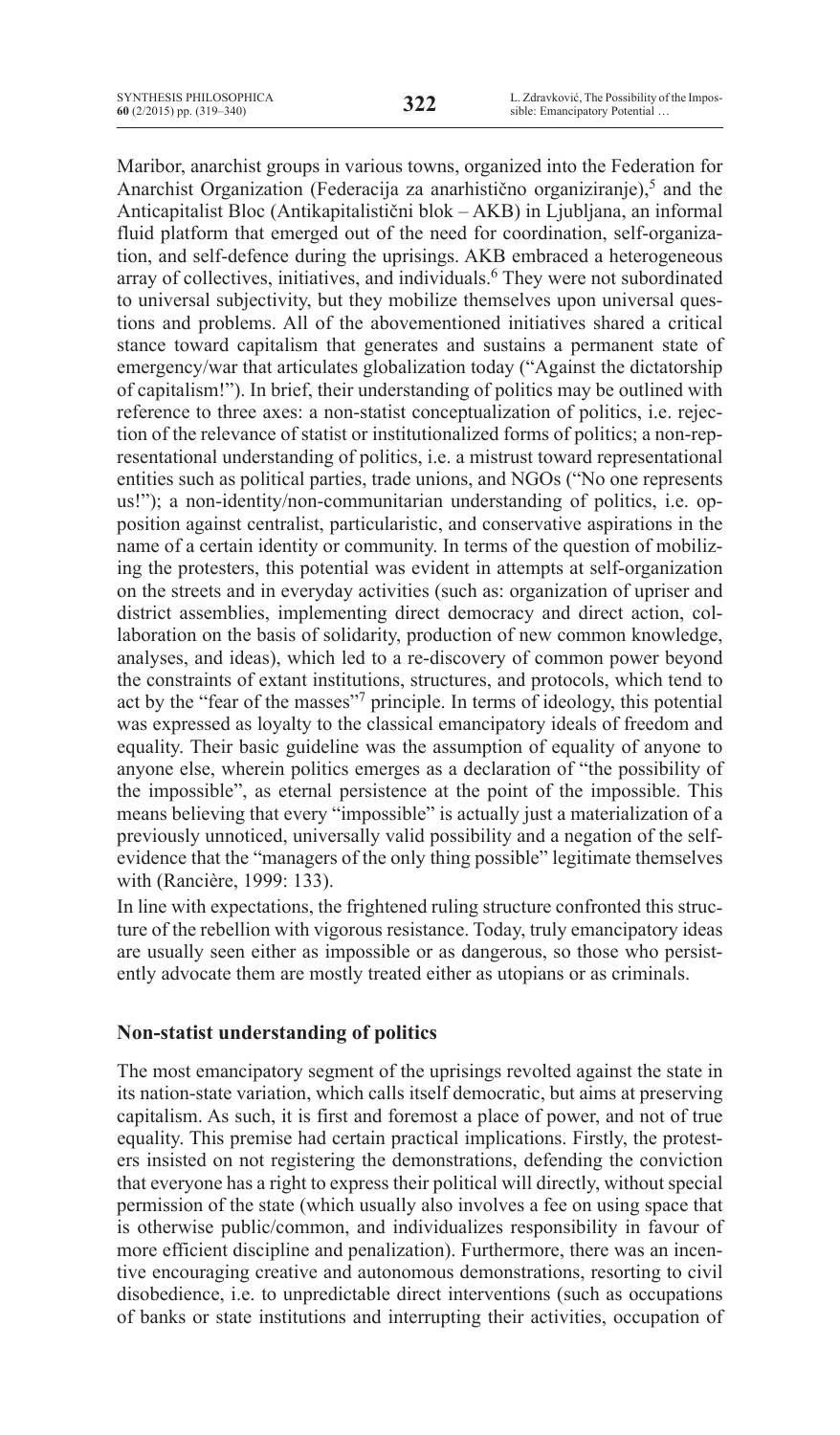the streets and interrupting traffic, occupation of faculties, a general strike or a decrease in labour intensity volume, and, in extreme cases, thefts and destruction of corporate private property) in various places, and not only where it might have been expected (in the proximity of the symbolic fortresses of power, such as the parliament, the municipality hall, the court). This allowed the demonstrations to truly reveal the otherwise concealed conflict between state power and the people. The protesters refused to follow the dictate of homogenization and form common demands, as they did not acknowledge the state as the instance capable of fulfilling their demands.

The protesters promoted the egalitarian idea that all decisions should be adopted by those indirectly or directly affected by them, on the basis of agreement and not on the basis of the (majority) vote, and that these decisions should be implemented collectively, rather than by one person or by a small group. This had an impact of their chosen method of organizing assemblies. Upriser assemblies took place according to the principles of direct democracy, which work best in small groups, e.g. in local self-organized communities that can be created "on the spot": wherever one lives, studies, or works (at the university, school, workplace, in household communities, etc.). The point of these assemblies, which revived the ideas of direct co-organization and co-decision, was to exchange information, convictions, and ideas, as well to discuss issues such as logistics, activities, and actions during the uprisings. Direct democracy meant that all those present took part in adopting the agenda, articulating propositions, and putting them into practice according to the principle of self-organization. Everyone present had the right to express their opinion and speak out at assemblies. The words of those present from the very first day were valued equally to those uttered by people, who had come for the first time or who only came once. A minority decision-making model emerged. Decisions were not adopted on the basis of consensus, but rather on the basis of the principle of direct democracy,<sup>8</sup> Rancièrian dissensus,<sup>9</sup> meaning that anyone who proposed and wanted to do something had the opportunity to proceed to do so, alone or as part of an affinity group, regardless of the majority opinion. Ideas were therefore put into action according to the DIY principle; all initiatives, which anyone was willing to put some time and effort into, got realized. This was only possible under the condition that all or whichever

7

8

9

5

These are: The Anarchist Front of Posavje / Anarhistična fronta Posavje – AFP, Alternative Exists / Alternativa Obstaja, Anarchist Initiative Ljubljana / Anarhistična pobuda Ljubljana – APL, Autonomous Group Nettles / Avtonomna skupina Koprive, Rijeka Anarchist Network / Mreža anarhista Rijeka – MASA, Organized Zasavje Anarchist Community / Organizirana skupnost anarhistov Zasavje – OSA, Maribor Comradery of Anarchists / Tovarišija anarhistov in anarhistk Maribor – TAAM, more at: www.a-federacija.org.

6

The Rog Social Center (Socialni center Rog), Invisible Workers of the World (Nevidni delavci sveta), Komunal, Rebellious Social Female Workers (Vstajniške socialne delavke), #15o, The Erased (Izbrisani).

Étienne Balibar uses the term "fear of the masses" to describe the phenomenon of mistrust in Spinoza's maxim "the people think" that exemplifies the complex relationship between the people and society as a structured community (Balibar, 1994).

In the context of the contemporary crisis or vulgarization of parliamentary representation, direct, participatory democracy is being given ever more thought and discussion not only in activist circles (where it has been practiced for a long time) but in wider public discourse, as well.

Rancière introduces the term 'dissensus' as a live principle of politics, as a process of reciprocal simultaneous mastery and subjection within a society (2001).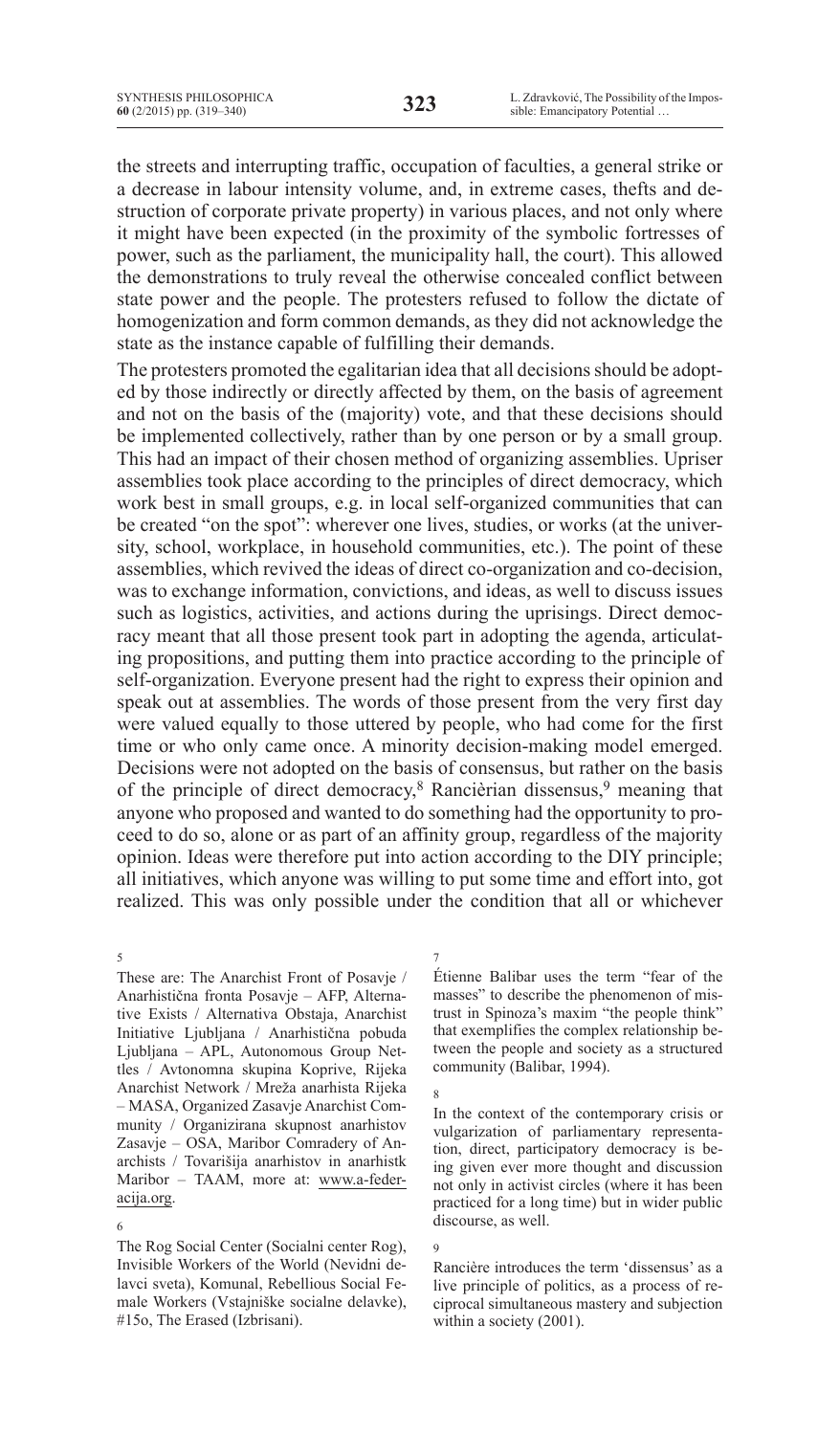ideas and initiatives were at the same time *for all*, that they could potentially involve anyone, that they excluded exclusion as such.10

Thereby, the uprisers unveiled the concept of democracy which, being "the main organizer of consensus" (Badiou, 2005: 78), emerges as "authoritarian opinion" (ibid.), and in practice outlaws any critical position. Today, the stance that the rule is better than tyranny and that freedom is better than slavery, seems to have elevated the discourse on democracy as the only possible model of implementing and executing politics, to the level of an imperative. This has created a false opposition between democracy and totalitarianism, portrayed as the ultimate face-off between good and evil. The victory of democracy as a political practice is hence presented as a guarantee of a political form of justice and an economic form of the production of wealth. However, here, democracy is not conceptualized as "the rule of the people" or as an absence of any kind of rule "from the people for the people". On the contrary, it is conceptualized as the victory of the system of (state and suprastate) institutions wherein the sovereignty of the people is materializes, and which appear under various names: as liberal, parliamentary, representative democracy. It has become the global mantra to stand up for this kind of democracy, a mantra, backed by the logic of consensus, which eliminates the true subject of politics, replacing it with social, national, ethnic, racial, gender and similar identity groups. Thereby, a situation emerges, where identity conflicts are seen as problems that need to be "administered" with recourse to acquired expert skills, negotiations, and adapted interests, i.e. by normalizing and unifying anthropological differences in sovereignty. Democracy, understood along these lines, is, as emphasized by Badiou, never anything but a form of state.

The statist perception of politics functions as a sort of objective given. Monopolizing the legitimate use of force, and using structural, symbolic, objective violence, it produces strictly defined subjects-citizens which in all respects comply with Balibar's characteristics of "normality", where anthropological differences are unified and incorporated into power relations and discourse. This is biopolitics *par excellence*: we are not simply talking about state strategy of disciplining and controlling the population, but about creating their demands and desires, their initiatives and needs. The state is thereby the generator of the ideology of capitalism, reliant on creating the illusion that everything is allowed, that there is no authority, censorship, or repression, that everything is left to individual freedom of choice in the infinite supply of various possibilities. Supporting capitalism based on constant production, maintenance, and reproduction of the state of emergency and inequality, the state allows this state of emergency to become a rule. The state and capitalism are internally connected; capitalism's calls for "the free market" and "the withdrawal of the state from the economy" are nothing but a deception. Recent events in the capitalist world, where states "in crisis" are rescuing banks, stock markets, and corporations, i.e. the fortresses of the capitalist system, to the detriment of the people and common wealth, are an excellent case in point.

This is why certain protesters emphasized that understanding revolution as a struggle over state power, ultimately aimed at the dissolution of the latter, is problematic. Most of the revolutions of the past led to the state's reinforcement and expansion, and suppressed the very revolutionary forces that tried to control these processes. Saul Newman calls this the "place of power" or "the idea of the necessity and inevitability of the state, particularly at revolutionary junctures" (2007: 107). Or, in Badiou's terms: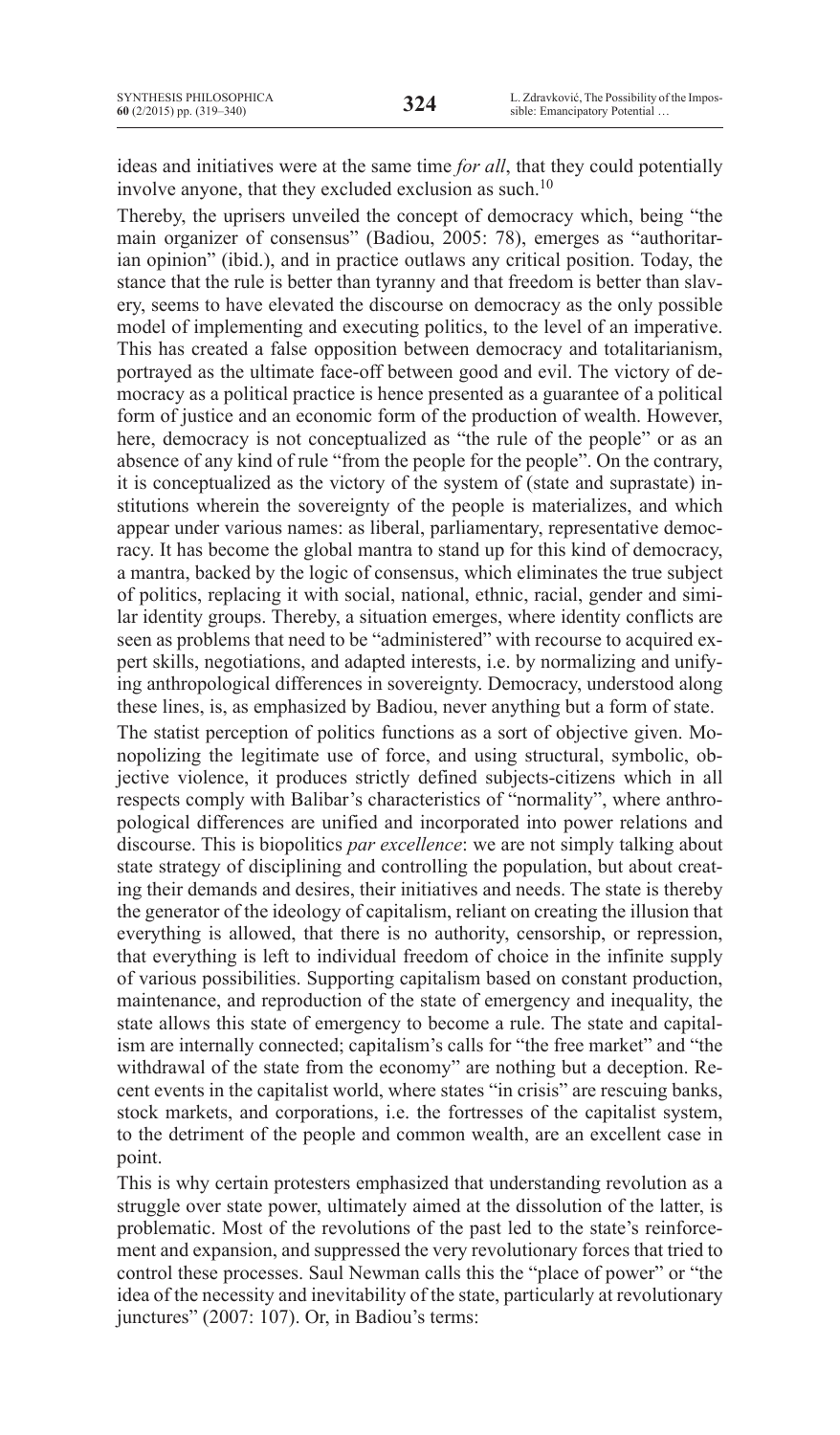"More precisely, we must ask the question that, without a doubt, constitutes the great enigma of the century: why does the subsumption of politics, either through the form of the immediate bond (the masses), or the mediate bond (the party) ultimately gives rise to bureaucratic submission and the cult of the State?" (Badiou, 2005: 70)

Not all protestors conceive the state as the place of concentrated power and consequently something that revolution would be able to destroy. Rather, they understood it as a series of relations between people, as a mode of human conduct; therefore, it could only be destroyed by constant active intervention, promoting alternative forms of grouping, organization, engagement, introducing different relations and different modes of conduct. Instead of "revolution", they went on to propose incessant protest; instead of reforming extant institutions they advocated self-organization; instead of hard structures, they spoke about temporary autonomous zones (TAZ).

"The concept of TAZ arises first out of a critique of Revolution, and an appreciation of the Insurrection. The former labels the latter a failure; but for us uprising represents a far more interesting possibility, from the standard of a psychology of liberation, than all the "successful" revolutions of bourgeoisie, communists, fascists, etc." (Bey, 1991)

Finally, instead of supporting extant relations, they proposed to render them obsolete through a process of construction of new egalitarian relations, believing that politics should not be a regulator between totalitarianism and democracy, but "interpreting active thought with no stakes in power" (Badiou, 2004: 14).

# **Non-representational understanding of politics**

In their most emancipatory segment, the uprisings presented resistance to the principle of political representation, as they embodied the idea that real politics cannot be represented, but can only be implemented and verified directly. In practice, there was evident insistence on the premise that no one (an individual, an initiative, an institution) can call themselves a representative of the protests, as no one can actually represent numerous, varied, and heterogeneous people. The uprisings rejected the view that politics can only manifest itself as a technology of governance and administration, that it can only be executed through political parties. In doing so, they also defied the pressure of calls upon the "uprisers" (which were reduced to a homogenous whole in the discourse of spectacle) to form a political party in order to be taken seriously.<sup>11</sup>

The imposed concept of politics conceives political plurality and heterogeneity in terms of a bunch of "left" and "right" political parties that allegedly "represent" the interests of the people in the parliament (Rousseau's "common interest"). Political participation is limited to elections as a "celebration of democracy", and political equality is to be guaranteed by law; the entire

10

City Council Initiative (Iniciativa mestni zbor) emerged in Maribor at the time, dedicated to organizing regular local and district assemblies that allowed local inhabitants to become directly involved in the decisionmaking processes regarding matters of their concern. The initiative is still thriving. A similar initiative on district assemblies emerged in Ljubljana as well, and has so far organized five district assemblies.

11

The first movements that started spreading the idea of searching for equality without a struggle for power, led by the slogan "For us, nothing, for all, everything!", emerged in South America (which is of no coincidence, as this region was, as is well-known, one of the first guinea pigs for Milton Friedman's shock doctrine that politically, socially, and economically devastated South America and triggered a series of uprisings) (Holloway, 2002).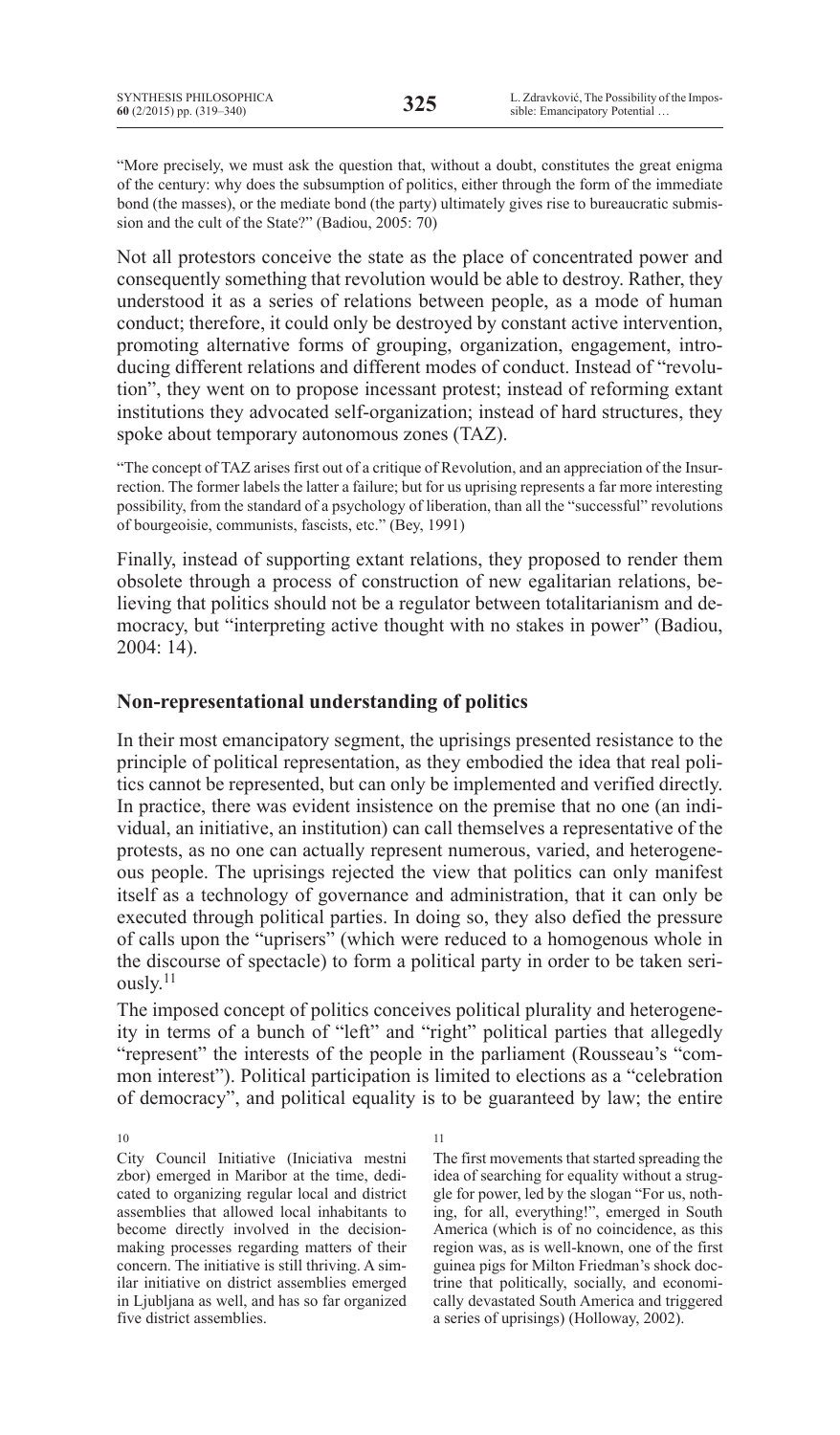conundrum is allegedly driven by economic interests and competitiveness. In reality, however, we are dealing with the phenomenon of "capitalo-parliamentarism" – "an overly objectivist conflation of market economy and the election ritual" – as underscored by Badiou (2008: 166), where "left" and "right" political parties are hardly any different, as they all represent the capital, and not the people. This "parliamentary fetishism which in our society fills the place of 'democracy'" (Badiou, 2010: 3) homogenizes plural opinions on the basis of identity; dissensus as the live principle of politics is "civilized" into consensus, any heterogeneity is unified and classified in the name of pragmatism and utilitarianism, and the good of the common is subjected to the technocrat and profit-seeking interests of the social elites. Expert and technicist techniques therefore inhibit true politics. Rancière maintains that this phenomenon may be called "postdemocracy": here, democracy is reduced to the way of life in society, its *ethos* (which replaces *demos*), and understood as a practice of administration that legitimizes itself as an instrument of some scientific necessity. It therefore actually signifies an annihilation of forms of democratic activity. Moreover, it is "democracy that has eliminated the appearance, miscount, and dispute of the people" (Rancière, 1999: 119). This situation of democracy's reducibility to "the sole interplay of state mechanisms and combinations of social energies and interests" (ibid.) leads to the disappearance of the *demos*, to the elimination of the phenomenon of the people as the basis of democracy, as some principle of rule "in the name of the people, but without the people" (Rancière, 2004: 46), which in fact signifies a disappearance of politics as such.

In this situation, elections have a hegemonic role in political participation, and within the statist dispositive, all real political activity is seen as unnecessary, redundant, even illegitimate. Elections are first and foremost a statist operation: they can only be a political operation if one assumes that the state equals politics, which is something I oppose, like Badiou: "voting is on a mass scale and experienced as an imperative, whereas political or ideological conviction is floating or even nonexistent" (Badiou, 2010: 12). According to Badiou, their founding principle of counting by the number reflects a basic political powerlessness that becomes a rule inscribed in the "democratic" operations of the state. Badiou stresses: "If numbers alone are a cause for celebration, then this means that democracy is strictly indifferent to any content" (ibid.: 31), adding that Hitler actually won the elections too. Freedom from the tyranny of the number, "number of voters, as well as number of protesters" (Badiou, 1985: 68) therefore remains an important task of the real politics of emancipation.12

Part of the protestors did not want to become subjected to the hysterical reproach, articulated by the spectacular media machine, that they do not know what they want, that they have no demands, and that they "forgot to found a party".13 This characteristic reduction of politics to the parliamentary circus and the political party as a historical necessity was used to tell all those who were not represented by anyone that they were utopians, losers, and dreamers. The activists responded to this gesture with slogans, such as "Let's not discriminate, you are all done for!", "We do not want the parliament, we will not give the streets!", "If elections changed anything, they would be banned!", and with analyses of the situation. One of the initiatives that emerged in the framework of the AKB, was a series of talks titled *Thinking the Impossible*, examined the theme of anti-capitalist struggle from a horizontal perspective. The initiative emerged from the movement's need to collectively reflect upon the ideas, processes, and phenomena within the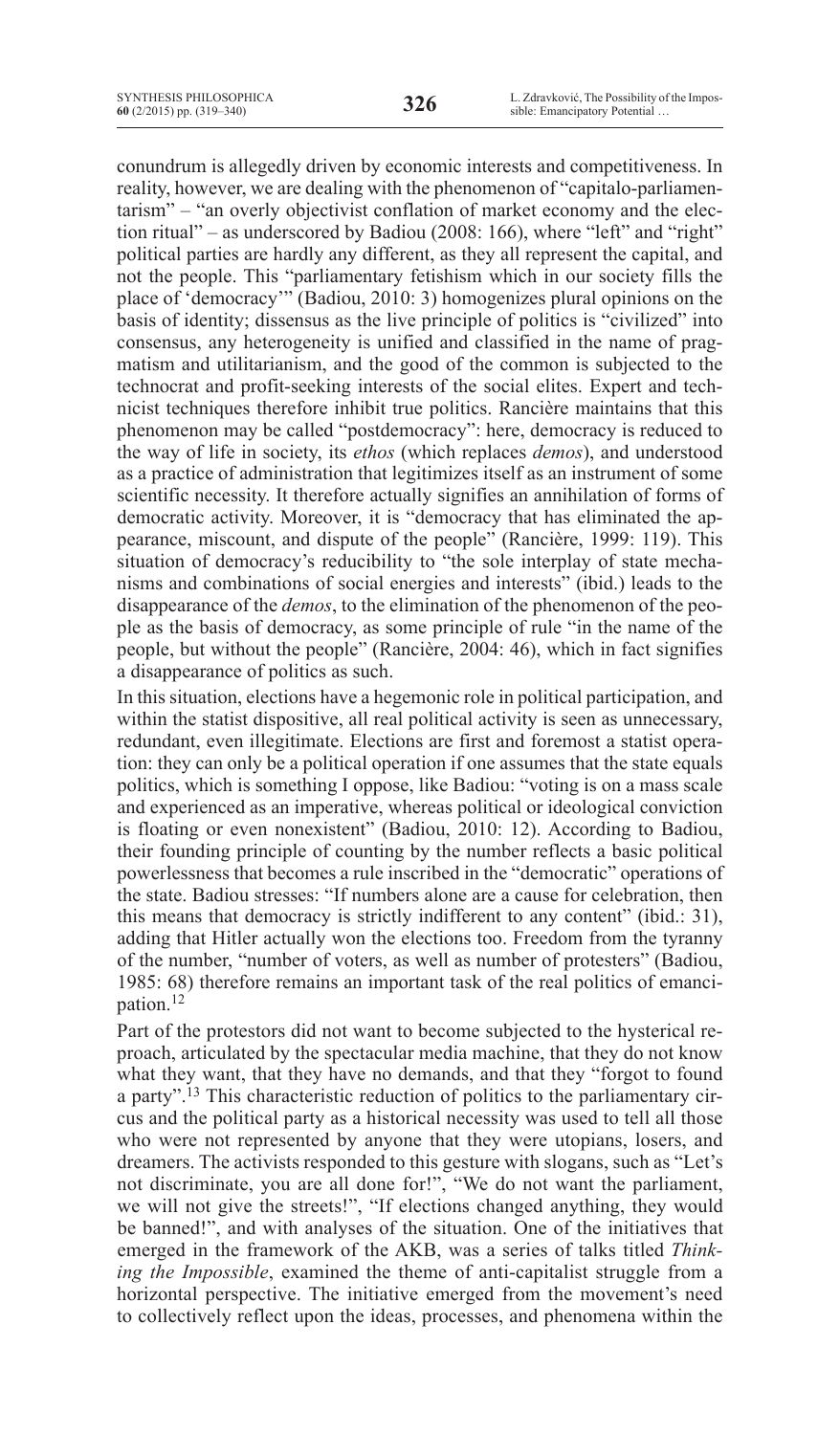uprising, and from the desire to establish a space for talks where equal, active participation of all present is possible and encouraged. Therefore, no speakers at these events were determined in advance. The first talk of the series, titled "Beyond the Representation" (21 February 2013) discussed the issue of the representation of politics with reference to the uprisings and to the cynical calls upon the protesters to homogenize, and to form a political party.<sup>14</sup> This mode of reflection gathered invaluable insights, particularly taken into account that the people's faith in the mechanism of the elections is evidently wavering. Only slightly over 51 per cent of the voters participated in the last parliamentary elections in Slovenia (13 July 2014), and only slightly over 41 per cent attended the presidential elections (2 December 2012). It appears that half of those eligible to vote do not proceed to do so, which should make one think.

In this vein, the protestors critically re-examined Marxist categories of revolution, class, and rule of the proletariat, which are, albeit in a slightly modified version, regaining relevance in the process of formation of "new left parties". The critique of these parties is mostly rooted in anarchist theory:

"Wherever the socialist left has been successful in organizing and taking power it has at best reformed (and rehabilitated) capitalism or at worst instituted new tyrannies, many with murderous policies – some of genocidal proportions." (McQuinn, 2011: 272).

The critics therefore reproach the "new left" for deviating ever further even from symbolic opposition to the core institutions of capitalism: wage labour, market production and the rule or value, relying on organizations (political parties, trade unions, front groups) that mediate between the capital and state on the one hand and a mass of the dissatisfied on the other. It is all marked by reductionism, specialization or professionalism, substitutionalism, hierarchical organization and authoritarianism, fidelity to the "right" ideology.

"In the end, the biggest difference is that anarchists advocate self-organization while leftists want to organize you. For leftists, the emphasis is always on recruiting to their organizations, so that you can adopt the role of a cadre serving their goals. They don't want to see you adopt your own self-determined theory and activities because then you wouldn't be allowing them to manipulate you. Anarchists want you to determine your own theory and activity and self-organize your activity with like-minded others." (ibid.: 279)

### 12

For Badiou, thinking about the number is an important philosophical question particularly with regard to emancipation from the "tyranny of the number" in truly emancipatory thought. His work *Number and Numbers* (Badiou, 2008a) meticulously discusses the question of the number as a philosophical term, namely providing an analysis of the Greek conception of the number, and an analysis of radical mathematicians Dedekind, Frege, Pean, and Cantor.

#### 13

The most symptomatic case of this patronizingly-subordinate call for an homogenization of demands and entrance into the sphere of governance that aims to passivize and to neutralize the emancipatory, radical, and dangerous, from the perspective of the elites, political action on the one hand, to implicitly justify the absence of a proper political imagination and courage on the other, and, furthermore, to create an illusion of normalization of the situation and of a fantasy of the possibility to choose among so-called "average people", is a text published in *Mladina*, titled "You Forgot to Found a Party" (7 February 2013). Other "means of mass stupification", as well as various initiatives, committees, and groups that acted as actors in the midst of the upheavals, were no less full of such calls, explicit and implicit.

### 14

The transcript of this talk is available in a thematic issue of the *Journal for the Critique of Science, Imagination and New Anthropology* (Zdravković, 2014), accompanied by a brief introductory text.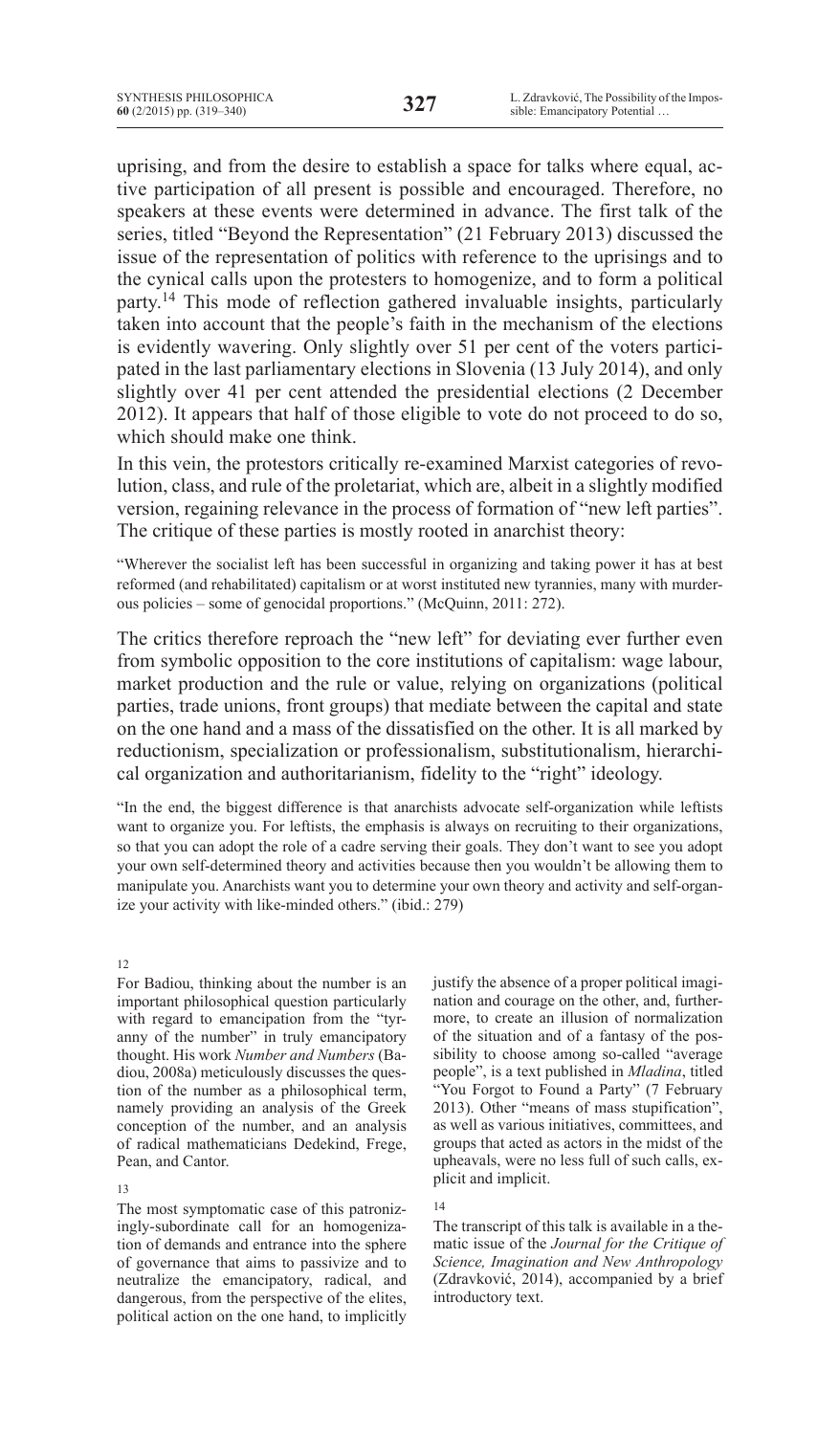# **Non-identity/non-communitarian understanding of politics**

The most emancipatory segment of the uprisings represented resistance to identity/communitarian demands, drawing in their core on universal demands for equality, related to everyone and anyone. In practice, this resulted in a very sharp critique of those individuals, institutions, and collectives that advocated particular (national, cultural, ethnic, etc.) interests, which allowed the state to loosen the grip of the protests, to manage, control, and criminalize them. Therefore, the most emancipatory actors not only distanced themselves from the state, overtaking power, establishing a new "upriser" party, and stepping onto the floorboards of the parliament, but from civil society as well, realizing that it was also, to a great extent, involved in the controversial process of numbing the social and political struggle.

Civil society organizations fighting for the rights of a certain identity group typically do not demand anything more than its successful "integration" into *extant* society, acknowledging "their" rights, respecting "their" difference. Although this approach doubtlessly has a major effect at a certain point, it never problematizes the antipolitical identity approach to the issue. Thereby, it ends up maintaining the identity minority aspect of these groups forever, instead of doing the contrary, i.e. weakening this identity ghettoization. This results in various "special programs" for "inclusion" of the excluded into society, which structurally forever remain in the minority, marginalized, discriminated position because of this very approach. Significantly enough, these types of groups eventually lost their protagonist position due to this kind of activity, which thrived on victimization and persisted in emphasizing the demarcation line of their symbolic identities. This is one of the key differences between autonomous social movements, initiatives, collectives that work *together* with the excluded (and are in the position of exclusion themselves) and the organizations of civil society, which act *for them*, *instead of them*, *in their name*. 15

A part of the uprisers triggered the process of political subjectivation, defined by Rancière as "a process of disidentification or declassification" (Rancière, 1995: 67), as a formation of the one which not only relates to the self, but to the self as it relates to others. Rather than being about constructing identity or identification, it is about "crossing of identities, relying on a crossing of names: names that link the name of a group or class to the name of no group or no class, a being to a nonbeing or a not-yet-being" (ibid.). This identification is always impossible, it cannot be actually embodied by those articulating it. At the same time, it does not imply that one stops being what one is. It implies distancing oneself from the signifiers one is attributed. Only then can one become aware of the equality of anyone to anyone else. The political subject thus emerges from the gap between two identities: the one renounced and the one symbolically embraced. Neither the one nor the other is completely "ours".

"Any subjectification is a disidentification, removal from the naturalness of a place, the opening up of a subject space where anyone can be counted since it is the space where those of no account are counted, where a connection is made between having a part and having no part." (Rancière, 1999: 36)

Using slogans such as "We are all Maribor!" at the protests in Slovenia, "Free Pussy Riot!" in front of the Russian embassy in Ljubljana, or "Today Greece, tomorrow the whole Europe!", the protesters consciously distanced themselves from their own identity in the name of equality of all and anyone.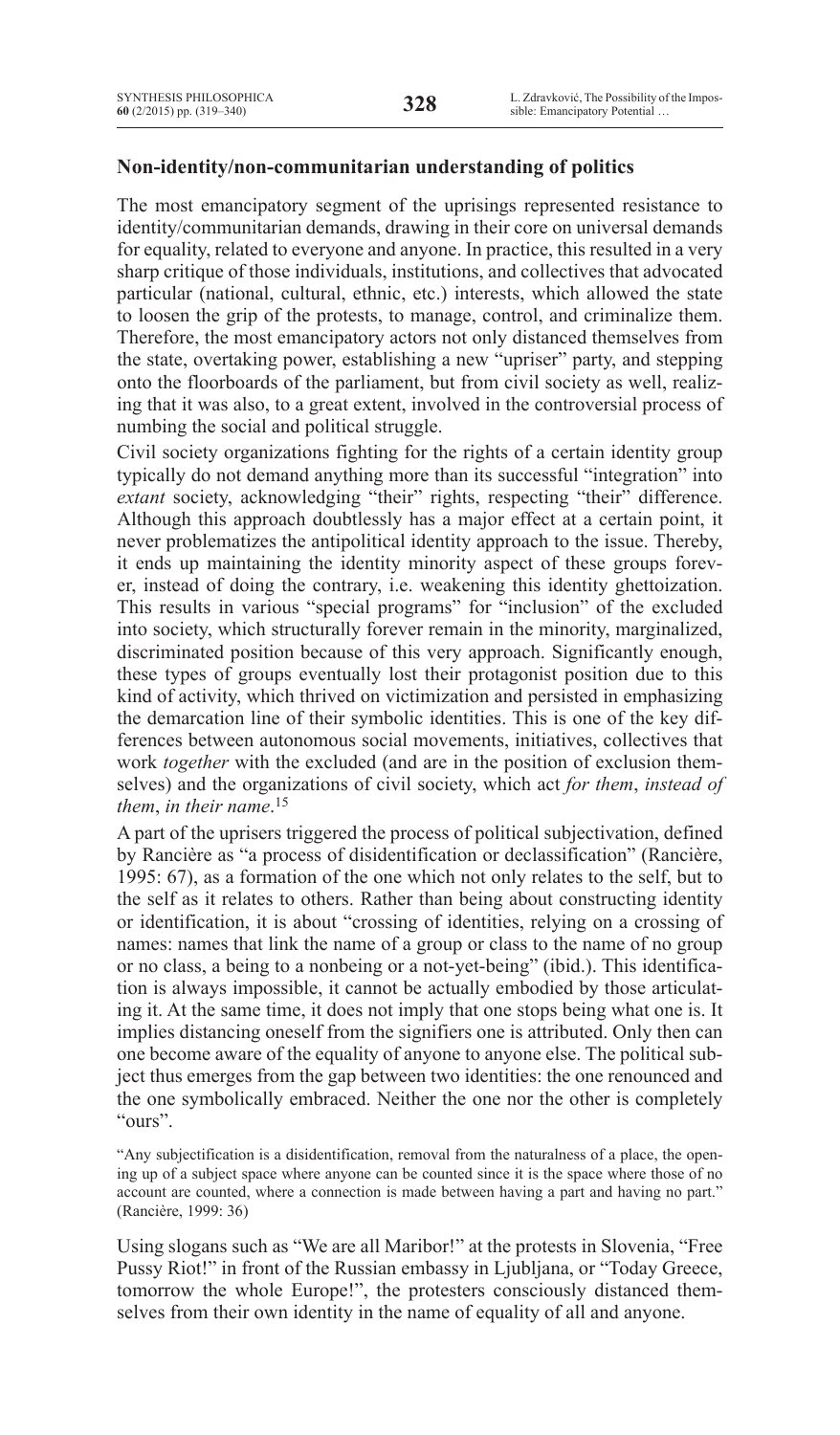They were particularly critical of attempts at nationalization that interpreted the uprisings as a desire to maintain national identity, as a question of patriotism or as an expression of state-formation. These attempts were mostly voiced by various cultural associations. Most of these were united in the Culture Coordination Committee of Slovenia (Koordinacijski odbor kulture Slovenije – KOKS) initiative, which ensured that the uprising was "Slovenian" enough. The public tribune of the Society of Slovenian Writers (Društvo slovenskih pisateljev – DSP) titled "Slovenian Culture amidst the Disintegration of Values" was also a vampire-like attempt at civilizing the "discourse of the street" into the "discourse of the unity of Slovenianness". In the "temple of Slovenian culture", Cankarjev dom, the organizers demanded unification in the discourse of Slovenianness, not without recourse to Slovenia's independence.16 However, certain uprisers maintained that the aim of true politics of emancipation as politics of radical equality, where equality is an assumption rather than a goal, was not to correct an "accounting error", to "count the uncounted", the excluded, transforming them into a "normal" part of the community. The very fact that the "uncounted" come forth, that they become visible, that they publicly announce their existence, already entails a subversion of any kind of common identity. The impossible equality of the part and the whole, "the many as one, the part as the whole" (Rancière, 1999: 25), represents a sort of an impossible count that embraces everyone without exception.

"'Workers' or 'women' are identities that apparently hold no mystery. Anyone can tell who is meant. But political subjectification forces them out of such obviousness by questioning the relationship between a who and a what in the apparent redundancy of the positing of an existence. In politics 'woman' is the subject of experience-the denatured, defeminized subject-that measures the gap between an acknowledged part (that of sexual complementarity) and a having no part. 'Worker' or better still 'proletarian' is similarly the subject that measures the gap between the part of work as social function and the having no part of those who carry it out within the definition of the common of the community. All political subjectification is the manifestation of a gap of this kind." (ibid.: 76)

# **"Impossible" demands**

The most emancipatory demands were hence directed against the state and overtaking power, against the principle of representation, establishing a new party and entering the parliament, and against the identity/communitarian struggle. These were "impossible demands", "demands for being". As emphasized by Jelica Šumič-Riha, understanding the difference between a demand on the level of having and a demand on the level of being is a key to understanding any kind of protests (Šumič-Riha, 2007: 90).

The demand for having means demanding something specific, real, realpolitical, and expressing our lack of "possession". The Other is always latently

They started by remembering the May declaration of 1989 where the signatories – the DSP being the first among them – demanded "a sovereign state of the Slovenian people", setting a nationalist frame for the newly formed state. Judging by the role played by the DSP in the process of Slovenia's path to independence (and the role played by Yugoslav writers' associations in the process of Yugoslavia's disintegration), it is fortunate that its activities at the time were not more influential.

<sup>15</sup>

It is characteristic of the Slovenian context that emancipatory activist movements long lived in the shadow of the independence frenzy and the self-praise of civil society which transformed into the contemporary political establishment, marked by corruption, nepotism, and profiteering.

<sup>16</sup>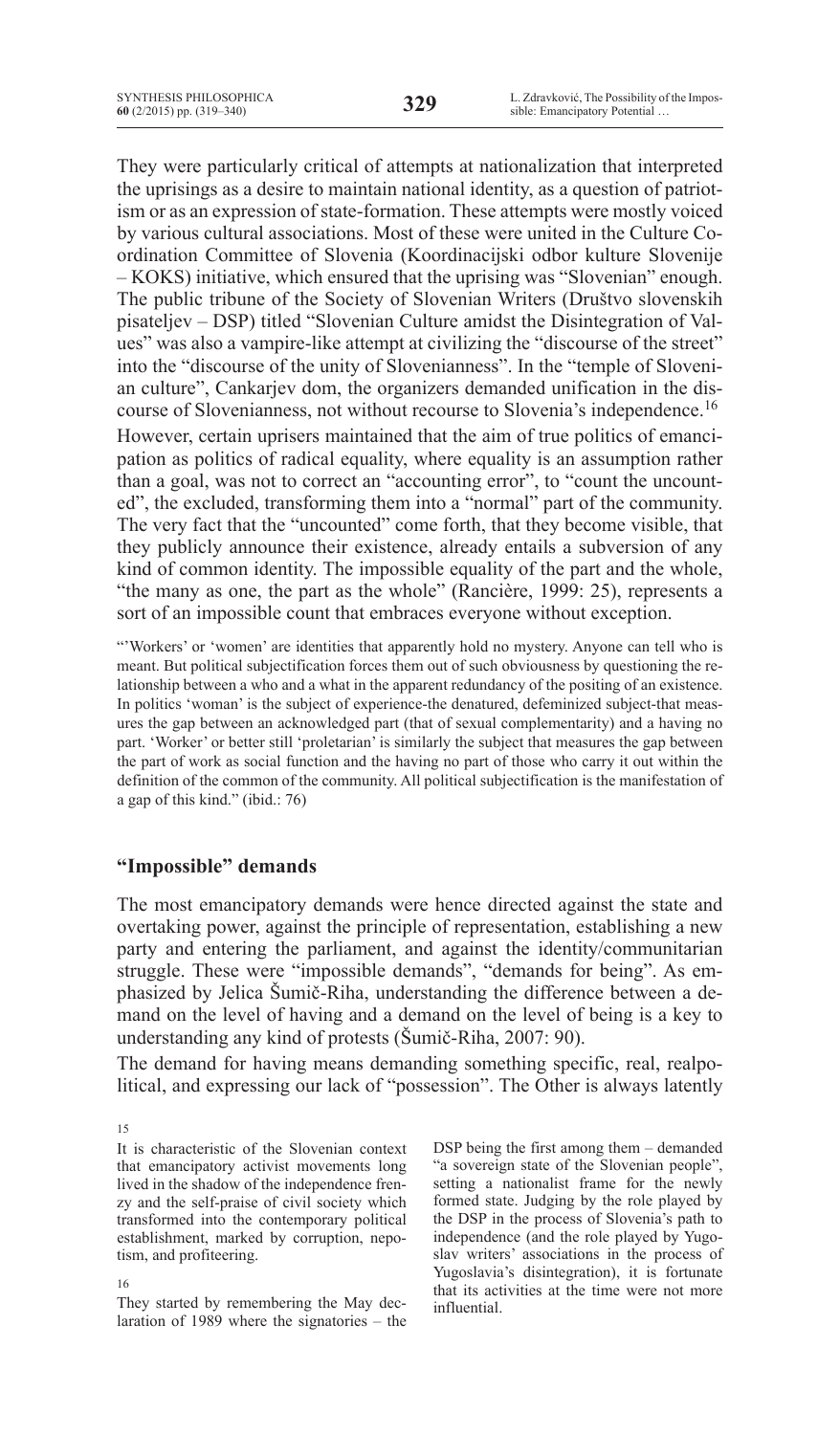present or assumed in this demand, as an instance one can demand something from, an instance that can, if it wishes to, satisfy this demand. This demand for having lies at the core of most uprisings, protests, and demonstrations that demand "more democracy", "more human rights", "more freedoms", an adoption or reform of a certain law, dealing with a certain issue, attention to a certain affair from those in power. In these demands, the Other is necessarily established as superior, perfect, unavoidable. On the contrary, the demand for being asks nothing from the Other. The Other is thus completely abolished, as the demand for being only demands space allowing one to exist. The demand for being is therefore in no way dependent on the good will of the Other. On the contrary, its essence assumes destabilizing or, ultimately, an abolition, a disappearance of the Other.

"To find one's place in the Other, if that space does not exist to start off with, means drilling a hole into the Other, making space for oneself in the Other. The demand for being addresses the whole Other, or at least assumes that it is whole, only to point to its lack, its inconsistency." (ibid.: 90)

Insofar as it demands an abolition of the Other as an instance of hierarchy, the demand for being is truly emancipatory.

Understandably, the state or any kind of power aims at reducing any kind of demand for being to the level of a demand for having, as this is the only way it can legitimize and maintain its own existence. It will only accept any kind of demand or a relative absence of a substantial accuracy of demands, if it is articulated "in the name of a certain communal identity, an affiliation to a certain community, which is represented in the order of the Other" (ibid.: 91). What the state cannot tolerate in any circumstances is that singularities can form a community without referring to a certain identity. "In no case can it accord status to a demand addressed to it by 'whatever', generic singularities that are withholding themselves from any identity, from any kind of affiliation to a community. Acknowledging the demand of a singularity implies the disintegration of every social bond, an unbinding that questions the very Other, whose *raison d'être* is arranging singularities in space according to their places and functions" (ibid.). The demand for being is therefore the very essence of the politics of emancipation, as it demands rights for "anyone" rather than "for all", i.e. beyond the "possible" as dictated by the state or any kind of power. It therefore demands "right without right, by which political consciousness is *declared*" (Badiou, 2008: 167). This is why the greatest void in the Other is created by the universal demand: "what the Other finds so unbearable, unacceptable that he uses force to respond to it, is *the persistence of a demand beyond any specific contents to this demand*" (Šumič-Riha, 2007: 90). As the most radical demands in Slovenia were of this precise nature, it is not surprising that they triggered vigorous resistance from the ruling structures. This involved a series of various complex, inherently connected processes that oscillated between ignorance, mockery, contempt, and marginalization, repression, and criminalization.

# **The criminalization and terror of law**

In practice, the resistance of the ruling structure resulted in producing the discourse of "violent protestors", "troublemakers", "hooligans", and "delinquents" that were to be separated from "peaceful protestors", isolated, tranquilized, and denounced to the police, as they allegedly inhibited "democratic", "civilized", "dignified" protests. The repressive organs and dominant media,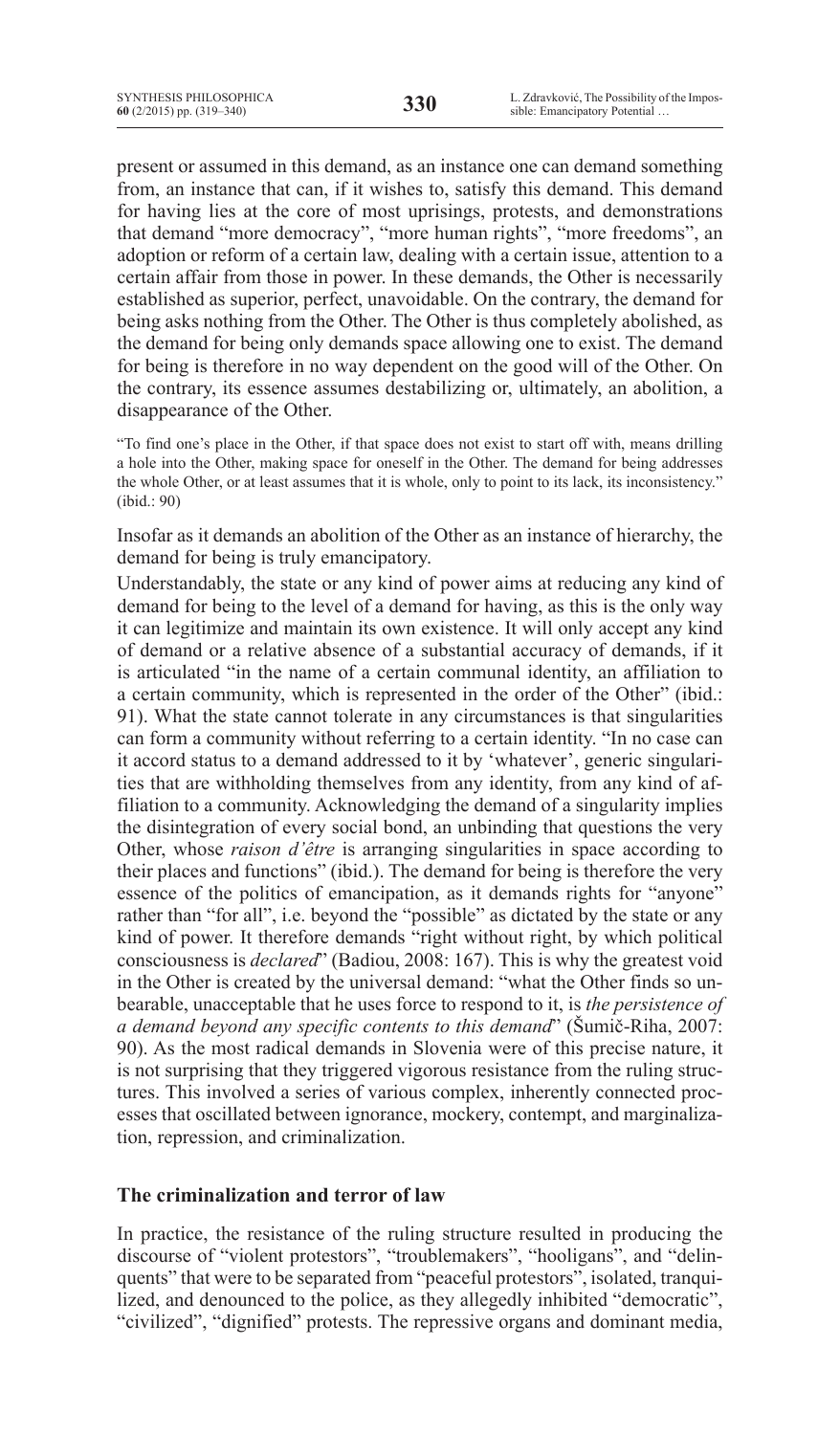as well as some of the protestors, internalized this division. This resulted in an informal internal rift between those who supported such a distinction – these started performing various "cultural" activities at the protests (and turning the protest into a festival with their "Protestival"), the pinnacle of bizarreness probably being giving flowers to fully armed policemen – and those not in support of such a distinction. The latter warned that this dangerous process of aesthetization of the uprising would undoubtedly lead to its criminalization, which would have destructive consequences for the arrested, beaten, and criminalized individuals, as well as for the protest as a whole. As the first protests were first and foremost a manifestation of anger, which resulted in street confrontations of the protesters and the police, in burning certain objects and damaging the facade of the Municipality of Maribor building, the strategy of "tranquilization" was most evidently at work when central stages were erected at the protests that followed in Maribor and Ljubljana and elsewhere. This spatial configuration led to a hierarchization: speakers appeared, as well as an entertainment program, concerts. The main aims of this festivalization of the uprising was to transform uprisers from active protagonists into passive recipients of the "cultural program", to limit "uncontrolled" anger, transforming it into controlled, non-conflicting, non-dangerous conduct, to convert attempts at self-organization, solidarity and mutual empowerment into obedience to central organization. To a notable extent, this process of carnivalization contributed to the emergence of self-declared organizers, representatives, coordinators of the struggle, who parasitically exploited its emancipatory potential. The initiatives that neutralized the vigour, multiplicity, and unpredictability of the riot on the street using a central stage featuring politicians-managerstechnocrats in the making, who told the people, what they had to desire, the performers, who entertained the people and the "organizers" of the protests, who told the people, when to go home, contributed to the fact that all those who participated in the riots autonomously were put onto a list of suspects. Those who did not agree to the passivization of the protests, to protesting as folklore, filling up one's free time or scoring points for one's future career, were considered suspicious. Those, whose direct interventions, civil disobedience and deviations from the "rules of protest" made the conflict between the people and the authorities visible. In these circumstances, the AKB, for example, symbolically focused on the fence put up on the square in front of the parliamentary building in Ljubljana. As the fence was the symbolic border between the people and the authorities, and was guarded by a fully armed Robocop-like police squad, they performed various interventions directed at it, from pulling and trying to tear it down, to setting on fire and hanging printed out heads of politicians, all accompanied by slogans, such as "The Fence Must Fall!" and "The Fence Everywhere, Justice Nowhere!".17

All of this made it very simple for the process of criminalization to begin. All in all, with the history of protests in Slovenia in mind, the repressive apparatuses of the state responded to these riots in the most violent manner to date. During the uprisings, the police repeatedly used tear gas and helicopters; it was also the first time that it had ever used a water cannon. From October 2012 to April 2013, over 220 persons were arrested on account of civil disobedience. Numerous testimonies, recordings, and analyses show that arrests

17 It must be added that one of the protesters pulling at the fence and recognized by a policeman was – without trial or any kind of

process – penalized with four months of probation to be performed over two years.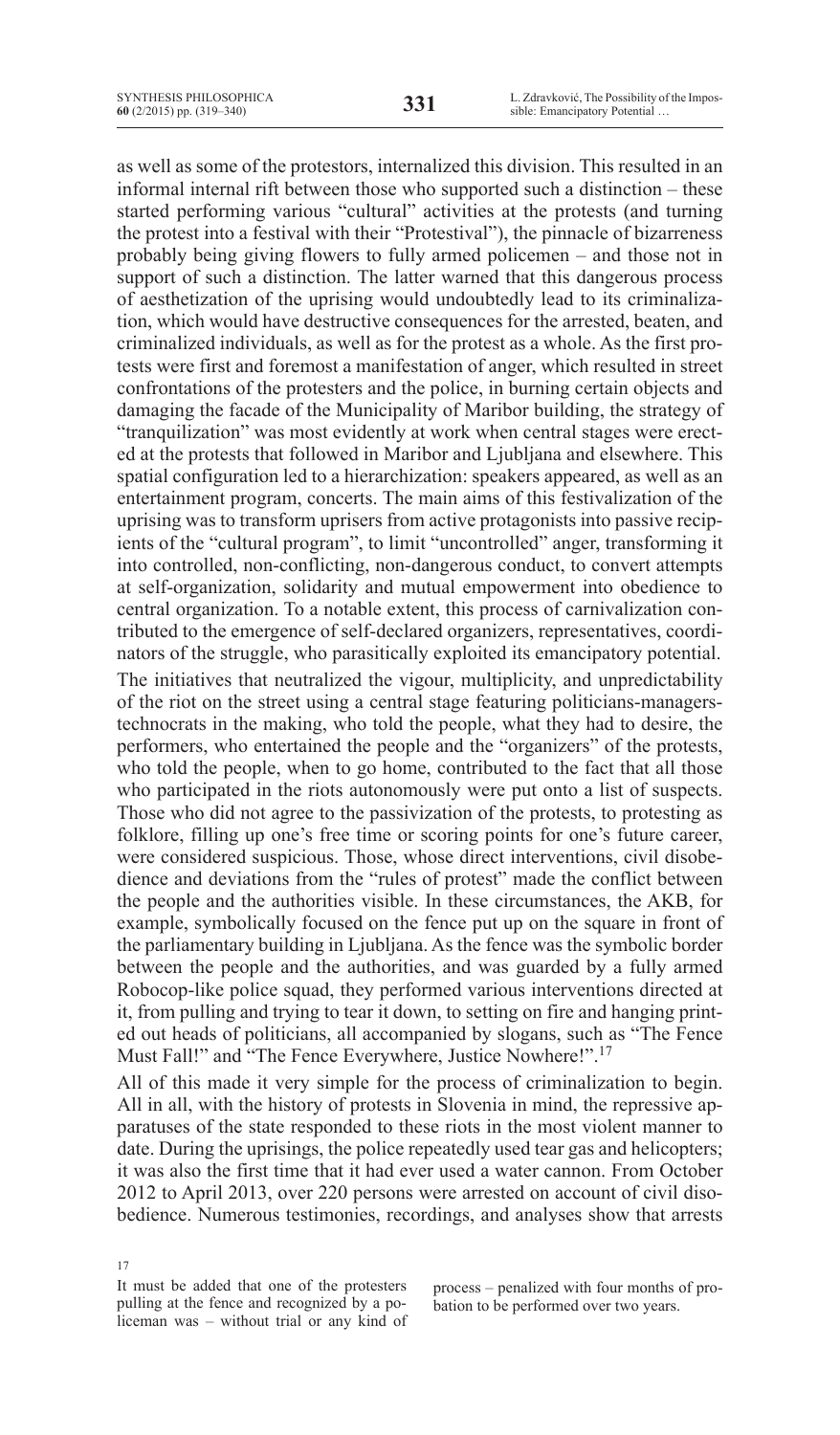were conducted in a non-selective manner, arbitrarily, with recourse to excessive violence, and that some were conducted by policemen dressed in civilian outfits. The response of the prosecutors and courts was also disproportionally repressive. The prosecution was unusually quick in issuing indictment bills (which were often, and in an arbitrary manner, transformed from charges of misdemeanor to criminal charges), and courts were also swift in issuing penalties. This revealed a relatively evident urge to expel the protests from the sphere of politics, pushing them into the field of crime. This is a globally well-known procedure, used by the repressive and legislative apparatus with the help/according to the script of state establishment in order to maintain the extant state of affairs.<sup>18</sup>

When speaking about the process of criminalization, framed by the discussed method of discriminating between "violent" and "peaceful" protestors, one must recall that violence is an integral part of the antagonism in society. The state is founded on violence – systemic, structural, objective. It requires violence to unify the variety, multiplicity, heterogeneity of voices into one homogenous, citizen, national – imagined, and thus imaginary! – community. Systemic, structural, objective violence is part and parcel of the social conditions of global capitalism and is evident in the automatic *violent* creation of excluded and easily missed individuals: the homeless, foreigners, homosexuals, minorities, the physically and mentally handicapped, women, minors, members of subcultures, the poor, the unemployed, the structurally unemployable (precarious). The dominant system that structurally produces and maintains inequality, exploitation, and control, where people only have the worth of cheap labour – as a commodity –, that supports the creation, maintenance, and reproduction of global domination, is therefore sustained by violence. Its use bans any kind of conflict that could threaten the highest demands of capitalist rationalization – economic growth, profit maximization, productivity, efficiency.

Subjective violence that is usually portrayed as some sort of "outburst", "excess", "deviation" from this "normal state" is just a *consequence*, and not the cause of state violence. Structural violence persistently hides behind subjective violence which is highlighted, persecuted, criminalized, in reality always only being a *response* to the systemic violence of the state. In other words,

"… subjective violence is just the most visible peak of a triangle which is also made of two other kinds of violence. There is a 'symbolic' violence which is embodied in language and forms, what Heidegger would call 'our house of being'. (…) Then there is what I call systemic violence, or those often catastrophic consequences of the smooth functioning of our economic and political systems" (Žižek, 2007: 7).

In reality, it is subjective violence that renders objective violence visible, exposing it in all of its brutality. We are therefore dealing with violence in both cases, with the only difference being that state violence is perfectly normalized and legalized, while all subjective violence that responds to it is criminalized and brutally penalized. The two types of violence differ in quality. One aims at (radical) change, and the other at maintaining the *status quo*:

"The role of the Fascist spectacle of violence is exactly opposite: it is a violence whose aim is to prevent the true change – something spectacular should happen all the time so that, precisely, nothing would really happen." (Žižek, 2004: 497)

This is exactly what happened during the uprising, when (even underage) protestors, whose future and dignity were stolen by the exploitative politics of "tightening the belts", ended up in prison, were turned into subjects of crimi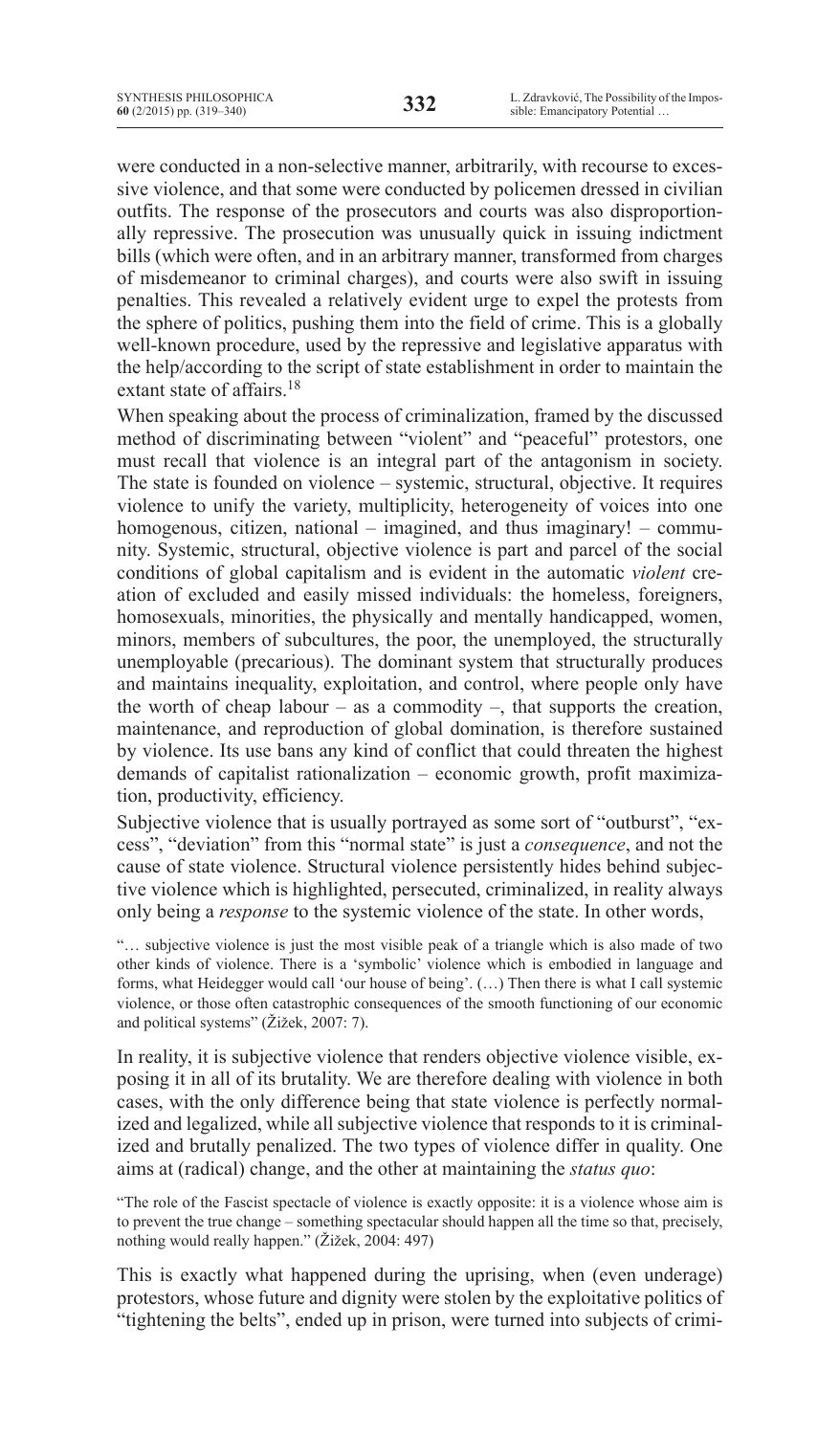nal charges, were tapped, followed, and intimidated, while criminals, tycoons, speculators, and politicians suspected of criminal acts, such as corruption, nepotism, and position abuse were not only free but occupying high ranking positions that bought them social respect. Each piece of broken glass in the windows of the parliamentary building, each granite brick that was thrown, each attempt to move the police fence therefore calls for a question about the causes of such deeds rather than a sermon on vandalism. Thoughtless, *a priori* criminalization of such actions dangerously diverts attention away from real problems: the aggressive decay of the common good, complete havoc in social rights and persistent trampling on the values of solidarity.

"In contemporary politics, referring to democracy involves a rejection of radical attempts to 'step out', to risk a radical break, to follow the trend of self-organized collectives in the sphere beyond law." (Žižek, 2004a: 157)

The concept of law that, in Slovenia as well, is a way of normalizing inequality, marginalized, ignored, or in the most extreme cases criminalized attempts of affirming true politics. The law protects the interests of the state; it is through the concept of law that the state acquires monopoly over legitimate use of force. Law is the ultimate defender of the interests of the social elite; social inequality is legalized and normalized through the concept of law. The law occupies a privileged place in relation to other social institutions, it is ascribed a certain transcendental value, as it allegedly decides or judges on good and evil, on justice and injustice, on the possible and impossible. Rancière warns that when law is established as a principle of a certain identity community, the legal discourse hijacks the political:

"Today, the identification between democracy and the legitimate state is used to produce a regime of the community's identity as itself, to make politics evaporate under a concept of law that identifies it with the spirit of the community." (Rancière, 1999: 108)

Politics thus disappears in "the pincers of economic necessity and juridical rule" (ibid.: 110).

It is clear that true democracy may never be identified with the juridico-political form. This does not mean that democracy is indifferent to this form, but that the "power of the people" lies below and above this form, but is never identical to it (Rancière, 2006: 54). True politics begins with an exception, and not with a rule; it is not based on justice but on injustice (Rancière, 1999: 97). A regime rooted in the identification of democracy and the rule of law, on the other hand, creates the illusion of a community that is identical to itself and leads directly to the disappearance of politics in the concept of law, as politics is identified with the spirit of the community. Identifying democracy and the rule of law, the rule of law and liberalism is no guarantee for the rule of the people. Subordinating the state to the law is at most subordinating the political to the statist. The protestors thus succeeded in opening an important question of legitimacy in a situation where the state does not guarantee a decent life, but allows for exploitation, domination, inequality and penalizes those who point to this under the guise of respecting the rule of law.

18

An analytical text (Freedom for the Uprisers Group /Skupina Svoboda vstajnikom/, 2013) discusses the violent, suspicious, politically motivated arrests during the third Maribor uprising (3. 12. 2012), where 119 protesters were arrested, charges were pressed against 28, and

most of them were held in preventive confinement for almost a month. The incident also led to the emergence of the Criminal Charge Group (Skupina Kazenska ovadba) that offers legal help and advice to the indicted.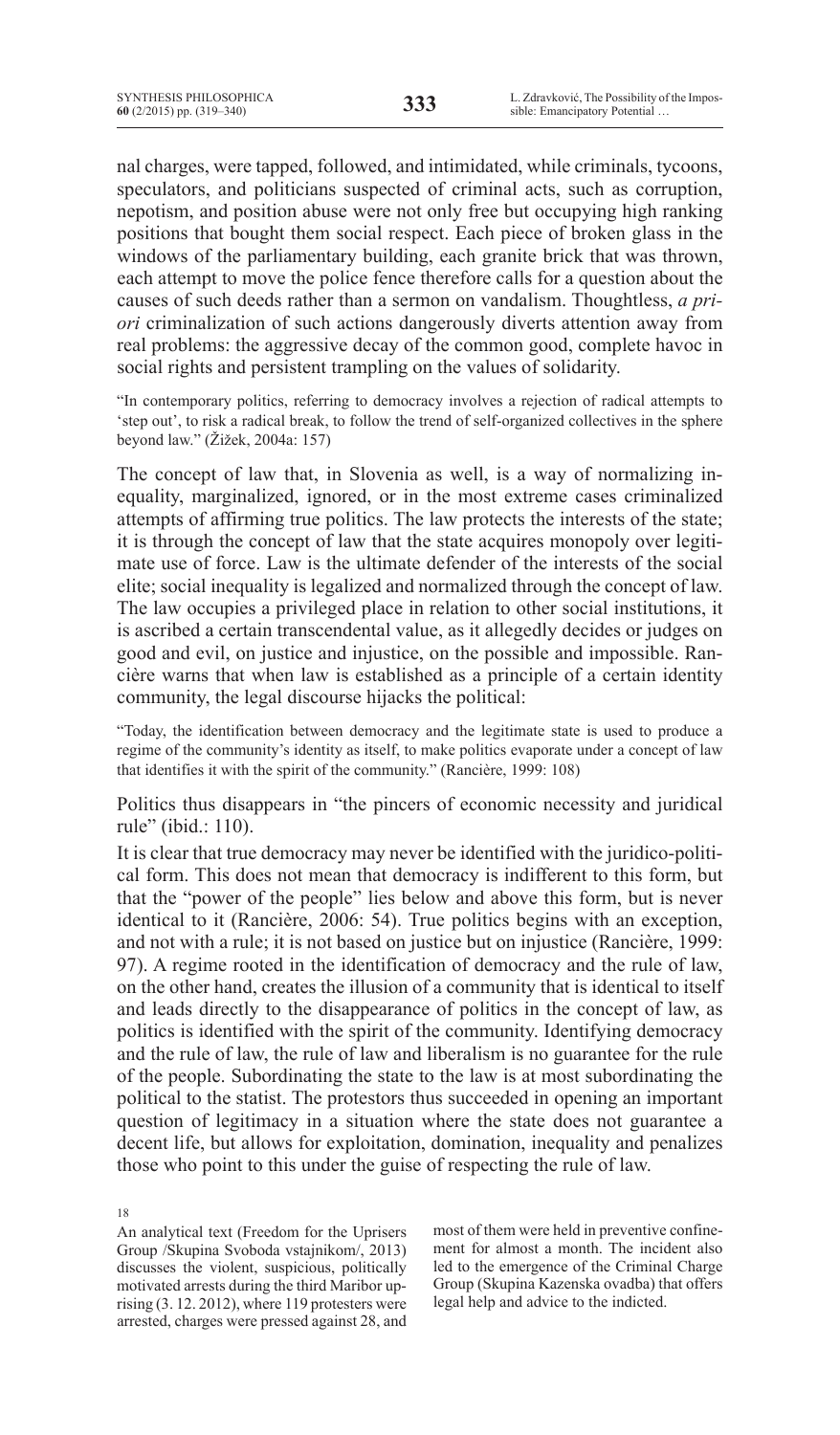## **An inner exit out of capitalism**

The truly emancipatory effect of the uprisings was co-created by those uprisers who sought their place *outside of any law*, regardless of the consequences (and exactly because of them). Such an understanding is rooted in an evental understanding of politics, as an event is "a-cosmic and illegal" (Badiou, 2003: 42), it is "that which inscribes no difference in the subjects to which it addresses itself" (ibid.: 76). Such an "event as illegal contingency" (ibid.: 81) does not assume any kind of law, any form of domination, any hierarchy. The interconnection of the subject and the event therefore reveals that singularities are equal to one another in the universal or that "this paradoxical connection between a subject without identity and a law without support provides the foundation for the possibility of a universal teaching within history itself" (ibid.: 5).

If we follow Badiou, we can think the uprisings in Slovenia as a singular event that begins as an exception and not as a rule, and through which "anonymous individuals are always transformed into vectors of humanity as a whole" (ibid.: 20). If the cause and consequence or material proof of the event is its proclamation, we can, in the case of the uprisings in Slovenia, talk about the advent of a militant political subject that emerges as a set of singularities united by the universal. Part of the protesters therefore managed to establish a particular form of the collective with their emancipatory activity. Here, the 'collective' is no numeric concept. Numeric abundance and counting are operations that have nothing in common with true politics of emancipation, they are antipolitical: the event is collective when it "is addressed to all without exception" (Badiou, 2003: 74). The event is collective when it contains a universal demand of equality that encompasses "all" and "anyone", and refers to no one (no individual or group) more than to anyone else, or when it has the capacity of referring to everyone without exception, without a remainder. The demands of a certain part of the protesters for true equality of all or anyone with anyone else were of this very nature: they were internally universal, radical, "impossible" demands, they were singular demands that laid claims to universal validity. This is why this declaration interpellated the protesters as a political subject and enabled anyone to occupy this name.

Such an understanding of the universal even suggests "the void of any and every subject" (Badiou, 2004: 175) in the name of "infinite generic multiplicity" (ibid.).19 Constructing such multiplicity is an example of universal activity: "a multiple such that to belong to it, to be one of its elements, cannot be the result of having an identity, of possessing any particular property" (ibid.: 174). To the constitution of "infinite generic multiplicity", no subset is more important than any other, this multiplicity has no characteristic feature, no hierarchic arrangement, no identity domination. The state or, in Rancière's terms, police, thinks in subsets, it counts and re-counts, it arranges and classifies (workers, women, children, students, the employed, the employers, the electorate, the population, and so on). The politics of emancipation, on the other hand, only knows the multiple as the universal name of all.<sup>20</sup> The constitution of the multiple "for all" presupposes establishing an inconsistent, not-whole multiple of "any kind of singularities" (Šumič-Riha, 2006: 15), that at the same time presupposes a prohibition for this multiple to present itself as a whole, as a totality. This multiple cannot present itself as All.

"'For All' not only does not aim at a constitution of a certain All; on the contrary, it questions every attempt at totalization, at a construction of a closed All." (ibid.)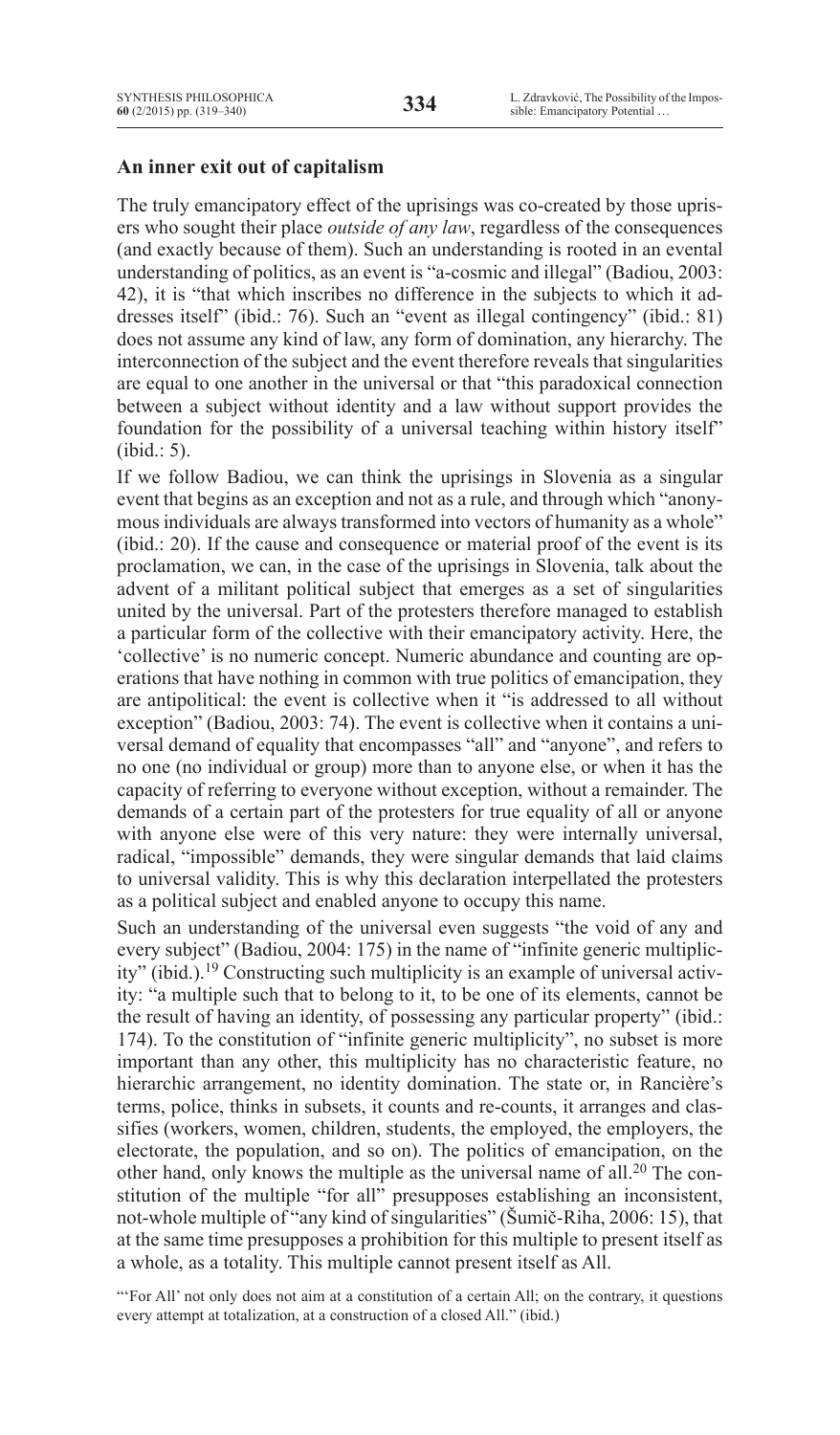This evental conceptualization of the political entails an important conclusion: each event that emerges as a product of declaring the militant subject and that radically transforms the reality existent up to that point, at the same time radically transforming the subject as well:

"… which is also Paul's maxim, which is that of the dissolution of the universalizing subject's identity in the universal, makes of the Same that which must be achieved, even if it includes, when necessary, altering our own alterity" (Badiou, 2003: 113).

In this sense, and the protesters incessantly kept proving this to us, we can never foresee the (final) effects of the politics of emancipation. As declaring equality is not the objectivity of action, but an axiom, the only really possible emancipatory gesture is the *decision for emancipation and trust in this decision*, trust in the fact that every victory achieved, no matter how local, is in truth a victory of all, a "subjective modality of the victory of the universal" (ibid.: 56).

The activities of a part of the protesters enabled the formation of a "paradoxical multiple", and "uncoupled multiple" (Šumič-Riha, 2006: 11), whose members are united by the very things separating them. "It is not something that already exists and would only require us to look closer and more attentively at. The uncoupled multiple is an invention of a mode of abstracting, placing in brackets, 'subtracting' the 'police count', to use Rancière's terms. This subtraction is always the subtraction of a particular mode of counting, valid in a given situation, which in other words means: "there is no recipe for the production of the Same in the realm of politics." (ibid.) A part of the protesters demonstrated that every true emancipation first and foremost requires responsibility, engagement, activity that will only be acknowledged as emancipatory if, in all of its singularity involves elements of universal action. Only such action turns every engaged individual into a part of generic humanity, into a part of "all". The state of emancipation cannot simply be attained without becoming emancipated as a "part of all".

"The paradoxical inner exit out of capitalism as the only form of practicing emancipation in the circumstances of globalization cannot be anything else but the constitution of a local, temporary, provisory community 'for all'. It will not last forever. The only thing that lasts forever is, in the very last instance, its name and the desire for it." (Šumič-Riha, 2005: 38)

# **The possibility of the impossible**

The practice of the protesters is not presented here as the (only or best) model that needs to be copied, as a pattern that has to be followed, a recipe that one has to conduct according to. It is presented as an indicative example of

19

Being part of his "Platonism of the multiple", the generic is a key concept in Badiou's (first) *Manifesto for Philosophy*. Badiou borrows the concept from Cantor's "set theory". Badiou's *Being and Event* meticulously discusses the dialectics of the mathematical production of pure multiplicity and conceptual propositions that can re-define philosophy today, in order to prove that it is sensible to consider "multiplicity as a type of a certain truth" (ibid.) that allows one think a key triad: being, truth, and the subject. Badiou's *Second Manifesto for Philosophy* (and, in more detail, his *Logics of* 

*Worlds*) shifts the focus from the conceptual development of generic multiplicities to the body and the possibilities of its subjectivation, which then becomes the key concept.

20

Badiou conceives of this mode of "counting the uncountable" on the basis of Cantor's teaching on the transfinite number, "which succeeds in counting an infinite multiplicity of members by treating it as finite" (Badiou, 2008a).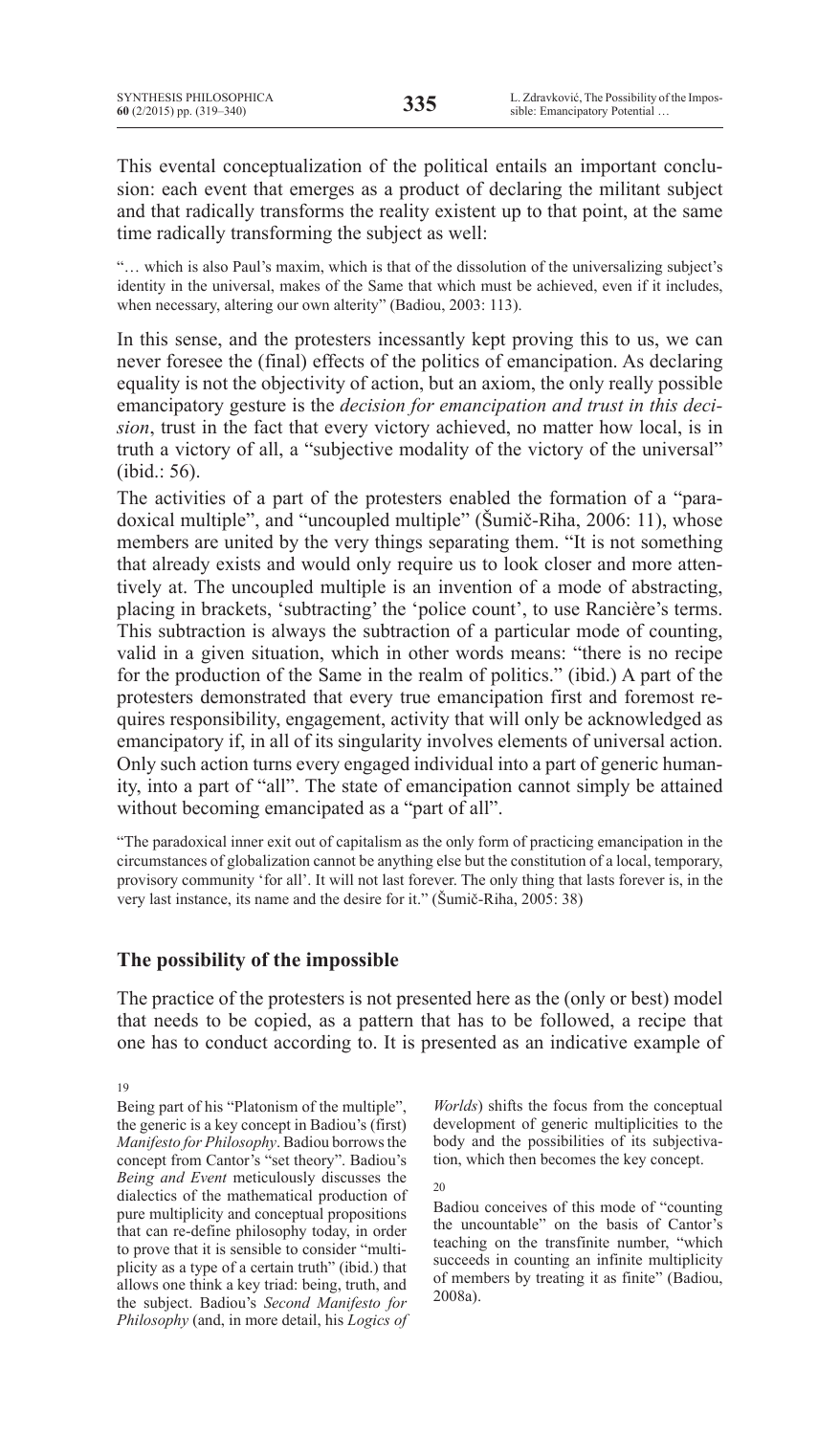thought-practice that emerged on the horizon in a certain time-space and was an important contribution to shifting the limits of the possible, to the "possibility of the impossible", to opening the basic question of the politics of equality beyond self-evident categories such as the state, sovereignty, affiliation, representation, advocacy, identity. As local action aspiring toward global effect where "courage directs the local amidst global disorientation" (Badiou, 2010: 76). Such practice makes one wonder, what would be possible if the paradigm of the social did not rely on capital, profit, and competition, but rather on constant collective searches, rethinking and redefining the ways of organization, decision, and action toward the common good, reliant on the assumption of equality of anyone with everyone.

The emancipatory potential of the uprisings gave birth to new initiatives, groups and collectives, new alliances, commitments, and collaborations. But the protesters' greatest "merit" is their constant battle against cynical conclusions that the politics of equality is impossible. The next step that would need to be taken is inventing and realizing ways to overcome the principle of constructing of one's own position in opposition to the existent. One would thus have to invent one's own constitutive force beyond persisting at a point of constant "opposition", where action is primarily constructed as counteraction. If emancipatory movements, in all of their heterogeneity, managed to construct a certain spatio-temporal dispositive that would connect the discourse of political subjectivization with the discourse of organization in a more active manner (aware of all of the pitfalls of such endeavors) (Mezzadra & Roggero, 2007), it would be an important contribution to materializing the politics of emancipation. But this would be the subject of a different text.

## **Bibliography**

Agamben, Giorgio (1998): *Homo Sacer: Sovereign Power and Bare Life*, Stanford University Press, Stanford.

Althusser, Louis and Étienne Balibar (2009): *Reading Capital*, Verso, London.

Pureber, Tjaša (ed.) (2014): *Anarhizem: onkraj obstoječega* (Anarchism: Beyond the Extant), *Časopis za kritiko znanosti, domišljijo in novo antropologijo*, XLII/257.

Anderson, Benedict (1991): *Imagined Communities: Reflections on the Origin and Spread of Nationalism*, Verso, London.

Vodovnik, Žiga (ed.) (2011): *Antologija anarhizma* (Anthology of Anarchism), Krtina, Ljubljana.

Badiou, Alain (1985): *Peut-on penser la politique?*, Seuil, Paris.

Badiou, Alain (2002): *Ethics: An Essay on the Understanding of Evil*, Verso, London.

Badiou, Alain (2003): *Saint Paul: The Foundation of Universalism*, Stanford: Stanford University Press.

Badiou, Alain (2004): "Eight Theses on the Universal", http://www.lacan.com/badeight. htm (accessed on 27 April 2015)

Badiou, Alain (2005): *Metapolitics*, Verso, London.

Badiou, Alain (2008): *Conditions*, Continuum, London – New York.

Badiou, Alain (2008a): *Number and Numbers*, Polity Press, Cambridge.

Badiou, Alain (2010): *The Meaning of Sarkozy*, Verso, London.

Badiou, Alain (2010a): *The Communist Hypothesis*, Verso, London.

Badiou, Alain (2011): *Second Manifesto for Philosophy*, Polity Press, Cambridge.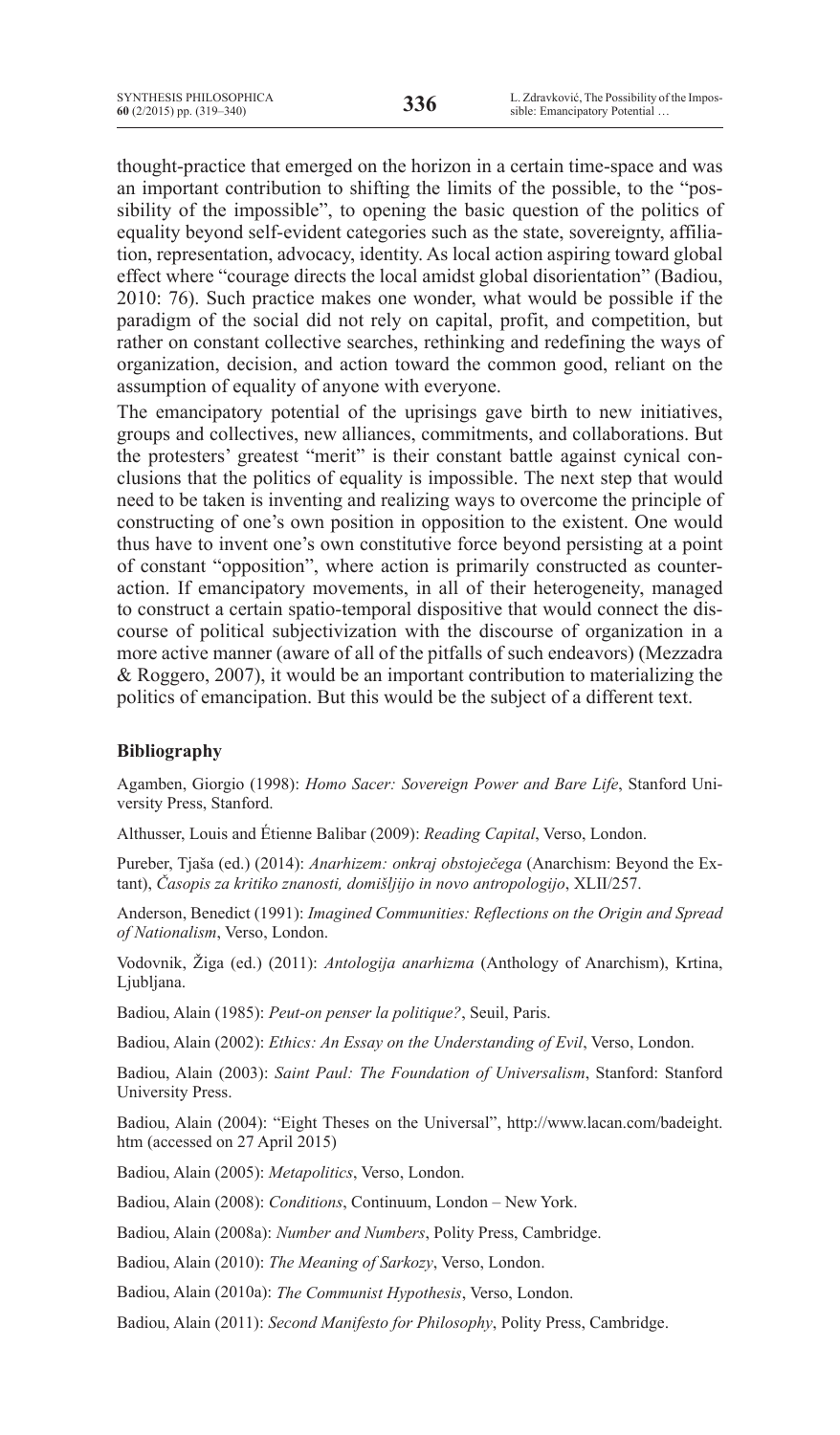Balibar, Étienne (1991): "Citizen Subject", in Jean-Luc Nancy (ed.), *Who Comes After the Subject?*, Routledge, New York – London (pp. 33–57).

Balibar, Étienne and Immanuel Wallerstein (1991a): *Race, Nation, Class: Ambiguous Identities*, Verso, London.

Balibar, Étienne (1994): *Masses, Classes, Ideas: Studies on Politics and Philosophy Before and After Marx*, Routledge, New York – London.

Balibar, Étienne (1995): "Culture and Identity (Working Notes)", in John Rajchman (ed.), *Identity in Question*, Routledge, New York – London (pp. 173–199).

Balibar, Étienne (2003): *We, the People of Europe? Reflections on Transnational Citizenship*, Princeton University Press, Princeton.

Balibar, Étienne (2004): "Is a Philosophy of Human Civic Rights Possible? New Reflections on Equaliberty", *The South Atlantic Quarterly* CIII/2–3 (pp. 311–322).

Balibar, Étienne (2008): *Spinoza and Politics*, Verso, London.

Bey, Hakim (1991): "The Temporary Autonomous Zone, Ontological Anarchy, Poetic Terrorism", http://hermetic.com/bey/taz3.html#labelTAZ (accessed on 27 April 2015).

Colectivo Situaciones (2009): "On the Researcher-Militant", http://eipcp.net/transversal/0406/colectivosituaciones/en (accessed on 15 September 2012).

Holloway, John (2002): *Change the World Without Taking Power: The Meaning of Revolution Today*, Pluto Press, London.

Jelesijević, Nenad (2012): "Emancipacija na robu estetskega režima"(Emancipation on the Edge of the Aesthetic Regime), *Časopis za kritiko znanosti, domišljijo in novo antropologijo* XL/254 (pp. 113–121).

McQuinn, Jason (2011): "Post-Left Anarchy: Leaving the Left Behind", http://theanarchistlibrary.org/library/jason-mcquinn-post-left-anarchy-leaving-the-left-behind (accessed on 25 April 2015).

Mezzadra, Sandro (2004): "Državljanstvo v gibanju" (Citizenship in the Move), *Časopis za kritiko znanosti, domišljijo in novo antropologijo*, XXXII/217–218 (pp. 59–66).

Mezzadra, Sandro (2008): "Border as Method, or the Multiplication of Labor", http:// eipcp.net/transversal/0608/ mezzadraneilson/en (15 September 2012).

Mezzadra, Sandro and Gigi Roggero (2007): "Singularisation of the Common: Thoughts on the Crisis of the 'Movement of Movements'", http://turbulence.org.uk/turbulence-1/ singularisation-of-the-common/ (accessed on 27 April 2015).

Zavratnik, Simona and Andrej Kurnik (ed.), (2013): *Nesimo jih vun! Premisleki vstajništva*  (Let'sTakeThem Out!Reflections on the Uprisings),*Časopis za kritiko znanosti, domišljijo in novo antropologijo* XL/254.

Newman, Saul (2007): "Anarchism, Poststructuralism and the Future of Radical Politics", *Substance* XXXVI/2 (pp. 3–19).

Noys, Benjamin (2008): "Through a Glass Darkly: Alain Badiou's critique of anarchism", *Anarchist Studies* XVI/2, http://slackbastard.anarchobase.com/?p=12086 (accessed on 27 April 2015).

Rancière, Jacques, (1989): *The Nights of Labor: The Workers' Dream in Nineteenth-Century France*, Temple University Press, Philadelphia.

Rancière, Jacques (1991): *The Ignorant Schoolmaster: Five Lessons in Intellectual Emancipation*, Stanford University Press, Stanford.

Rancière, Jacques (1995): "Politics, Identification and Subjectivization", in John Rajchman (ed.), *Identity in Question*, Routledge, New York – London.

Rancière, Jacques (1999): *Disagreement*, University of Minnesota Press, Minneapolis.

Rancière, Jacques (2001): "Ten Theses on Politics", *Theory & Event* V/3.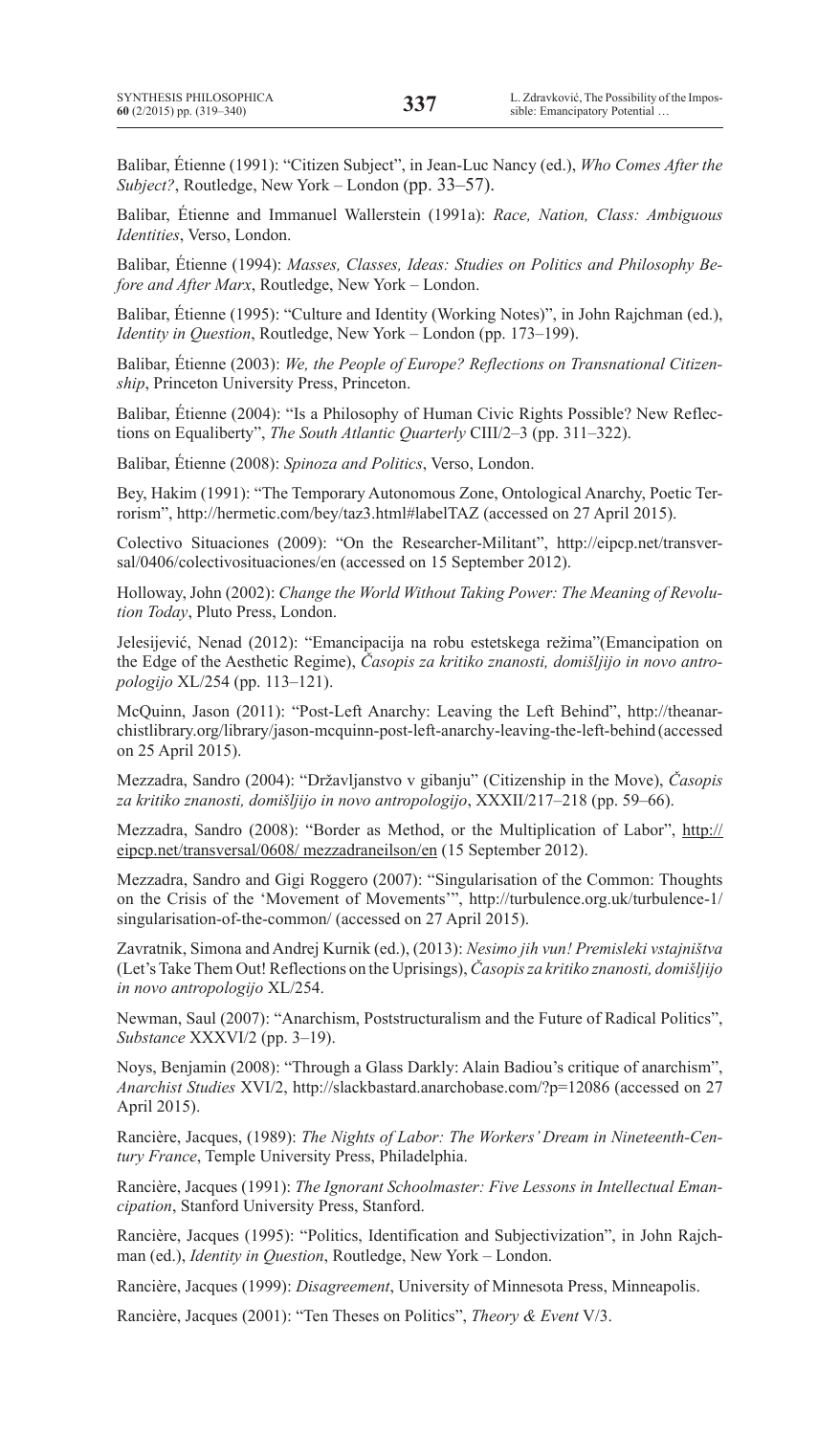Rancière, Jacques (2003): *The Philosopher and His Poor*, Duke University Press, Durham – London.

Rancière, Jacques (2004): "Demokracija kot nujen škandal" (Democracy as Inevitable Scandal), *Maska* XIX/86–87 (pp. 46–51).

Rancière, Jacques (2004a): "Politika estetike" (Politics of Aesthetics), *Maska* XIX/88–89 (pp. 3–9).

Rancière, Jacques (2004b): "Who is the Subject of the Rights of Man?", *South Atlantic Quarterly* CIII/2–3 (pp. 297–310)

Rancière, Jacques (2006): *Hatred of Democracy*, Verso, London.

Rancière, Jacques (2007): *On the Shores of Politics*, Verso, London.

Rousseau, Jean Jacques (1993): *Razprava o izvoru in temeljnih neenakosti med ljudmi*  (Discourse on the Origin and Basis of Inequality among Men), ŠOULJ, Ljubljana.

Rousseau, Jean Jacques (2001): *Družbena pogodba ali načela političnega prava* (On The Social Contract, Or Principles of Political Right), Krtina, Ljubljana.

Skupina Svoboda vstajnikom! (Freedom to the Uprisers Group) (2013): "Sestavljanka za dekriminalizacijo vstaj" (A Puzzle for the Decriminalization of the Uprisings), in Simona Zavratnik and Andrej Kurnik (eds.) *Nesimo jih vun! Premisleki* vstajništva, *Časopis za kritiko znanosti, domišljijo in novo antropologijo* XL/254 (pp. 29–51).

Spinoza, Baruch de (1997): *Dve razpravi* (Two Treatises), Društvo za teoretsko psihoanalizo – Analecta, Ljubljana.

Spinoza, Baruch de (2003): *Teološko-politična razprava* (Theological-Political Treatise), Društvo za teoretsko psihoanalizo – Analecta, Ljubljana.

Šumič-Riha, Jelica (1996): "Anahronizem emancipacije" (The Anachronism of Emancipation), *Problemi* XXXIV/5–6 (pp. 25–46).

Šumič-Riha, Jelica (2005): "Drugost v politiki, drugost v psihoanalizi"/ "Otherness in politics, otherness in psychoanalysis", in Filozofski vestnik XXVI/3 (pp. 23–38)

Šumič-Riha, Jelica (2006): "Transfinitizacija v politiki"(Transfinitization in Politics), *Filozofski vestnik* XXVII/1 (pp. 7–30).

Šumič-Riha, Jelica (2007): "Jetniki Drugega, ki ne obstaja" (Prisoners of the Other that Does Not Exist), *Filozofski vestnik* XXVIII/1 (pp. 81–100).

Šumič-Riha, Jelica (2010): "Filozofija kot vzgoja z resnicami" (Philosophy as Upbringing through Truths), *Filozofski vestnik* XXXI/3 (pp. 149–162).

Zdravković, Lana (2009): "Paradoks koncepta človekovih pravic in boj zoper odrekanja državljanstva kot življenjske emancipacijske politike: primer Izbrisanih prebivalcev Slovenije" (The Paradox of the Concepts of Human Rights and the Struggle against Citizenship Rejection as Life Emancipatory Politics: The Case of the Erased Inhabitants of Slovenia), *Časopis za kritiko znanosti, domišljijo in novo antropologijo* XXXVII/235–236 (pp. 289–294).

Zdravković, Lana (2010a): "The Struggle against the Denial of Citizenship as a Paradigm of Emancipatory Politics", in *The Scars of the Erasure : A Contribution to the Critical Understanding of the Erasure of People from the Register of Permanent Residents of the Republic of Slovenia*, Peace Institute, Ljubljana (pp. 257–277).

Zdravković, Lana (2010b): "Emancipatory Politics as a Process of Involving 'Wrong' Names", in *The Renaming Machine*, Zavod PARASITE, Ljubljana (pp. 72–79).

Zdravković, Lana (2011): "An Arche or Barbarism: The Responsibility of Being of/in the World", *Journal of Visual Arts Practice* X/2 (pp. 113–123).

Zdravković, Lana (2014): "Misliti nemogoče: onkraj predstavništva" (To Think the Impossible: Beyond the Principle of Representation", in *Anarhizmem onkraj obstoječega*, *Časopis za kritiko znanosti, domišljijo in novo antropologijo* XLII/257 (pp. 53–66).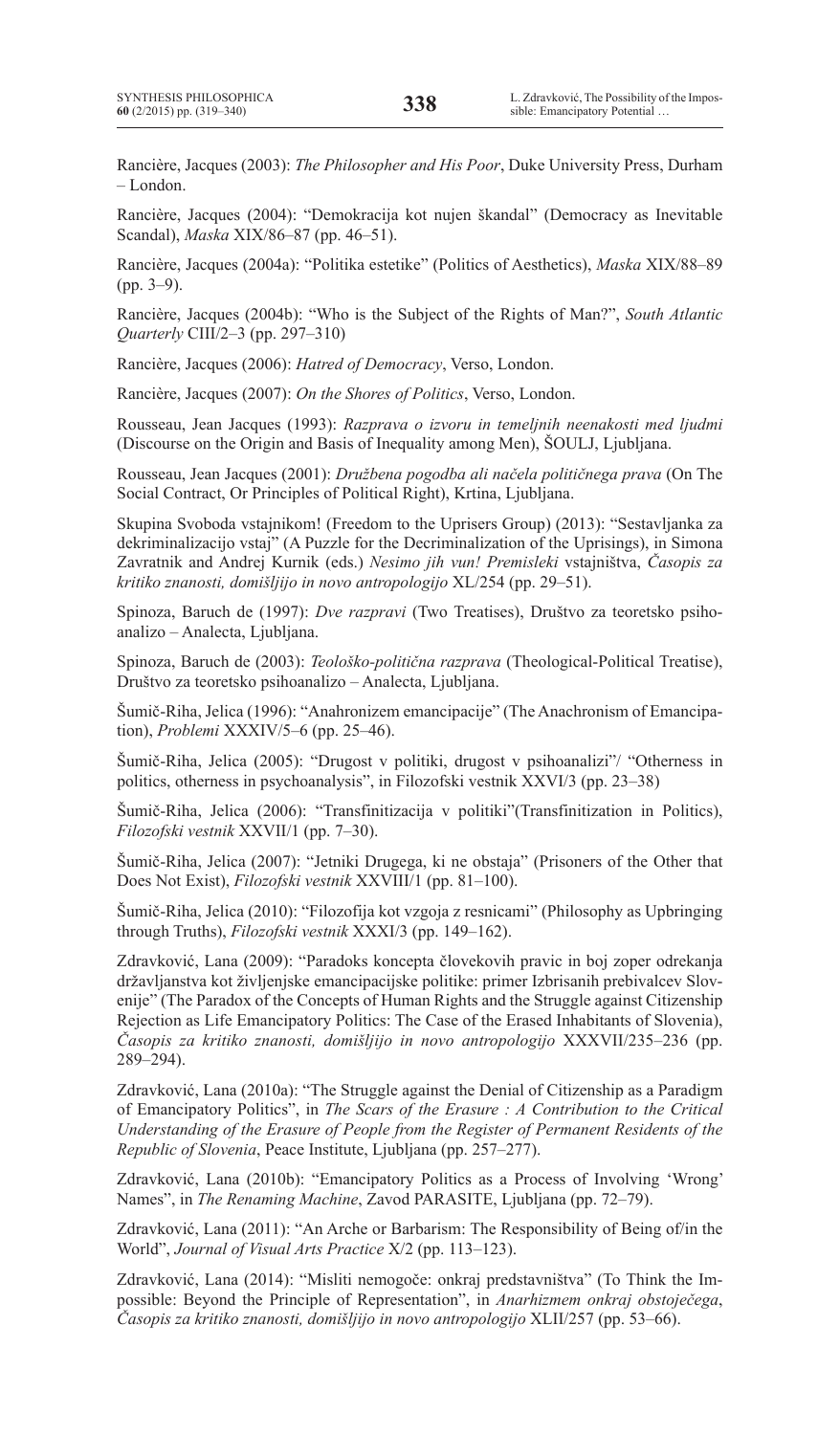Žižek, Slavoj (1997): *The Plague of Fantasies*, Verso, London.

Žižek, Slavoj (2004): "Étienne Balibar in problem nasilja" (Étienne Balibar and the Problem of Violence), in Étienne Balibar and Slavoj Žižek, *Strah pred množicami: Politika in filozofija pred Marxom in po njem* (Fear of the Masses: Politics and Philosophy before and after Marx), Studia Humanitatis, Ljubljana (pp. 489–505).

Žižek, Slavoj 1995 (2005): *The Metastases of Enjoyment*, Verso, London.

Žižek, Slavoj 2004 (2006): *The Parallax View*, MIT Press, Cambridge.

Žižek, Slavoj (2007): *Violence*, Picador, New York.

### **Lana Zdravković**

## **Mogućnost nemogućeg: emancipacijski potencijal prosvjeda u Sloveniji**

### **Sažetak**

*Tekst razmatra emancipacijski potencijal prosvjeda u Sloveniji (2012.–2013.). Ti se prosvjedi mogu promatrati kao lokalna manifestacija globalnog fenomena, koji se često susreće diljem svijeta. Oslanjajući se na Badiouovo razumijevanje univerzalnog, prosvjedi u Sloveniji mogu se promatrati kao pojedinačni impuls univerzalne borbe potlačenih, ili, Rancièreovim riječima, »neubrojenih«. U vremenu koje Badiou opisuje kao »kapitalo-parlamentarizam«, ovaj impuls otvara temeljna politička pitanja: problem pravednosti, jednakosti i života u zajednici. U radu se fokusiram na posebnu skupinu pobunjenika koji su sa svojim zahtjevima, sloganima i aktivnostima radikalizirali čitav proces pobune, gurajući ga u smjeru istinske politike jednakosti, te otvorili prostor stvarne političke subjektivacije, zahvaljujući razumijevanju i praksi politike kao pojedinačnog zahtjeva za univerzalnom valjanošću tvrdnji.* 

#### **Ključne riječi**

emancipacijski potencijal, prosvjedi u Sloveniji, emancipacijska politika, radikalna jednakost, mogućnost nemogućeg

### **Lana Zdravković**

## **Die Möglichkeit des Unmöglichen: Das emanzipatorische Potential der Proteste in Slowenien**

### **Zusammenfassung**

*Der Artikel beschreibt das emanzipatorischen Potential der Proteste in Slowenien (2012–2013). Diese Demonstrationen können als lokale Manifestation eines globalen, in der ganzen Welt oft vorkommenden Phänomens betrachtet werden. Proteste in Slowenien können, unter Badious*  Verständnis von dem Universellen, als einzelner Impuls des universellen Kampfs der Unter*drückten, oder, in Rancières Worte "der nichtgezählten" angesehen werden. In der Zeit, die Badiou als "Kapital-Parlamentarismus" beschreibt, öffnet dieser Impuls die grundlegenden politischen Fragen: Fragen der Gerechtigkeit, der Gleichheit und des Gemeinschaftslebens. In diesem Beitrag konzentriere ich mich auf eine bestimmte Gruppe von Rebellen, die mit ihren Forderungen, Slogans und Aktivitäten den Prozess der Rebellion in Richtung der wahren Gleichstellungspolitik radikalisieren und den Raum der realen politischen Subjektivität öffnen, dank dem Verständnis und Praxis der Politik als individueller Anfrage für die universelle Gültigkeit des Anspruchs radikalisieren.*

#### **Schlüsselwörter**

emanzipatorische Potential, Proteste in Slowenien, emanzipatorische Politik, radikale Gleichheit, die Möglichkeit des Unmöglichen